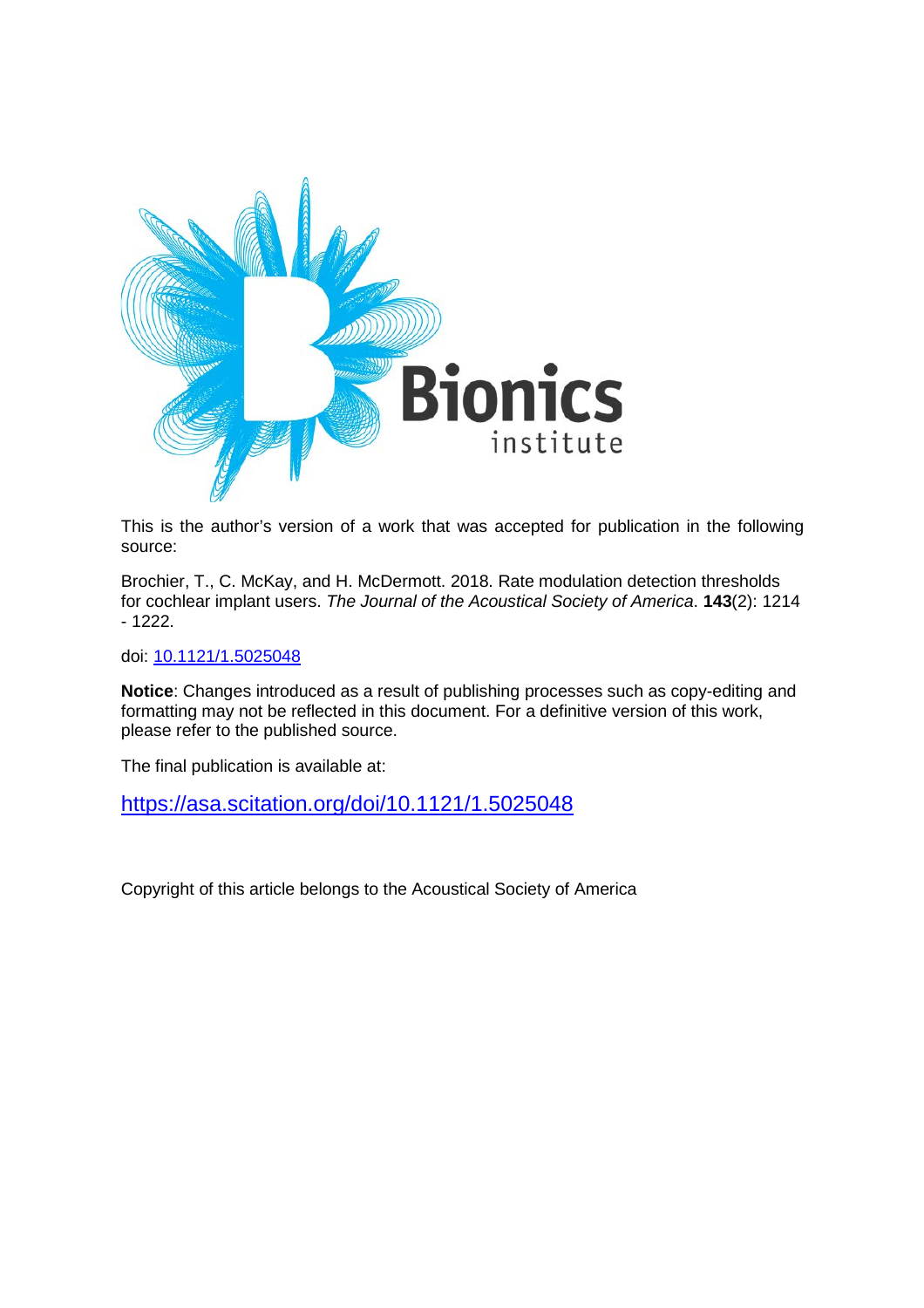| $\mathbf{1}$     | Rate modulation detection thresholds for cochlear implant users                                  |
|------------------|--------------------------------------------------------------------------------------------------|
| $\overline{2}$   | Running Head: Rate modulation detection with cochlear implants                                   |
| 3                | Tim Brochier, <sup>1, a</sup> Colette McKay, <sup>2, b</sup> Hugh McDermott <sup>2, b</sup>      |
| $\overline{a}$   | <sup>1</sup> University of Melbourne, Department of Medical Bionics, 384-388 Albert Street, East |
| 5                | Melbourne, Victoria 3002, Australia                                                              |
| 6                | $2$ The Bionics Institute, 384-388 Albert Street, East Melbourne, Victoria 3002, Australia       |
| $\overline{7}$   |                                                                                                  |
| 8                |                                                                                                  |
| $\boldsymbol{9}$ |                                                                                                  |
| 10               |                                                                                                  |
| 11               |                                                                                                  |
| 12               |                                                                                                  |
| 13               |                                                                                                  |
| 14               |                                                                                                  |
| 15               |                                                                                                  |
| 16               |                                                                                                  |
| 17               |                                                                                                  |
|                  |                                                                                                  |

<span id="page-1-1"></span><span id="page-1-0"></span>*<sup>a</sup> Also at The Bionics Institute, 384-388 Albert Street, East Melbourne, VIC 3002, Australia <sup>b</sup> Also at University of Melbourne, Department of Medical Bionics, 384-388 Albert Street, East Melbourne, VIC 3002, Australia*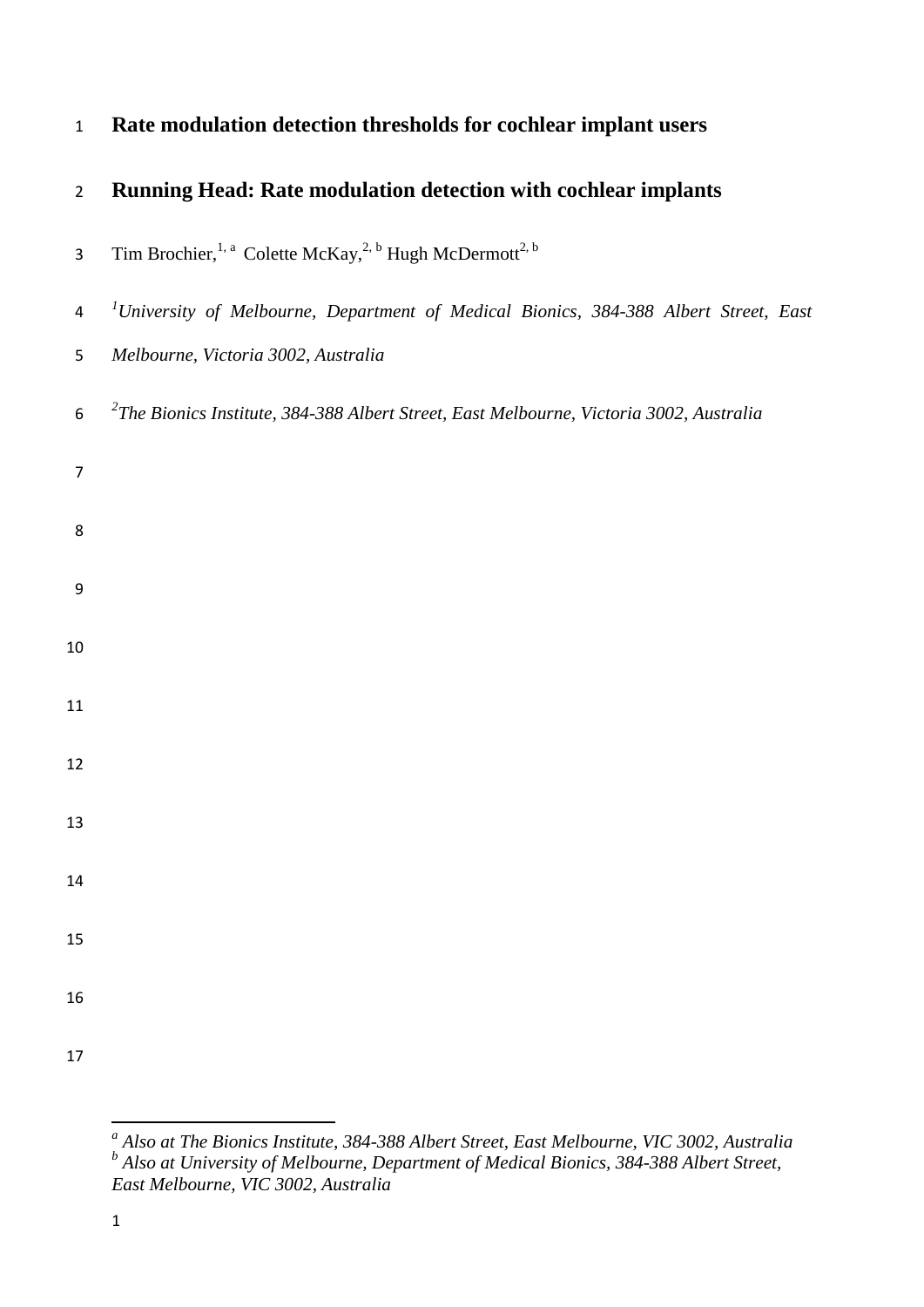- 
- 

 The perception of temporal amplitude modulations is critical for speech understanding by cochlear implant (CI) users. The present study compared the ability of CI users to detect sinusoidal modulations of the electrical stimulation rate and current level, at different presentation levels (80% and 40% of the dynamic range) and modulation frequencies (10 Hz and 100 Hz). Rate modulation detection thresholds (RMDTs) and amplitude modulation detection thresholds (AMDTs) were measured and compared to assess whether there was a perceptual advantage to either modulation method. Both RMDTs and AMDTs improved with increasing presentation level and decreasing modulation frequency. RMDTs and AMDTs were correlated, indicating that a common processing mechanism may underlie the perception of rate modulation and amplitude modulation, or that some subject-dependent factors affect both types of modulation detection.

- 
- 
- 
- 
- 
- 
- 
-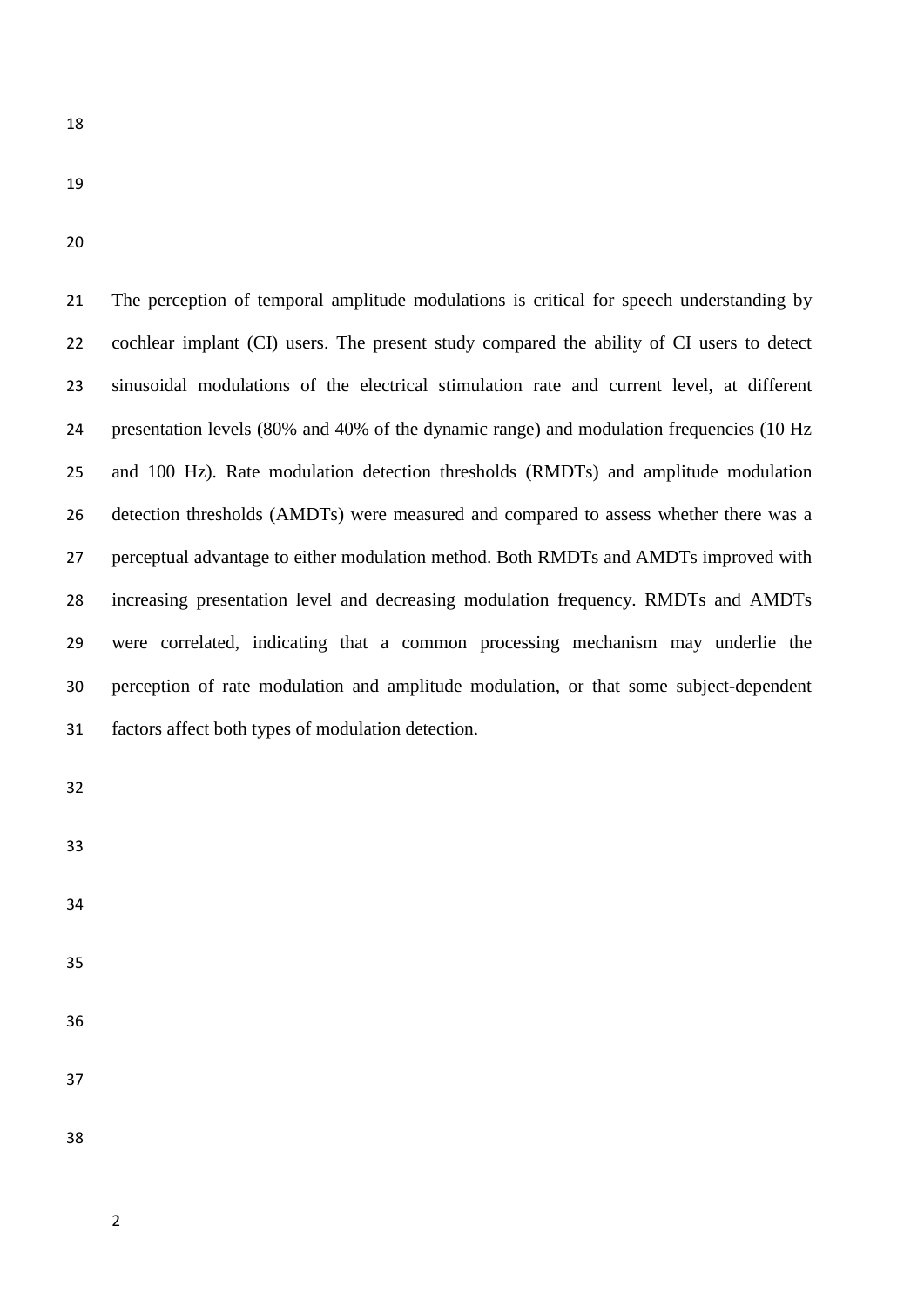## **I. INTRODUCTION**

 It is important to maximize the transmission of temporal information to improve speech outcomes for cochlear implant (CI) users. In most CI speech processors, the implanted electrodes are activated with a fixed-rate biphasic pulse train whose current level is modulated by the temporal envelope of the assigned acoustic frequency band. In this study, we examined the potential for using rate modulation (RM) to transmit temporal envelope information. The primary aim of the study was to measure how well RM is perceived by CI users, and how the perception of RM changes with presentation level and modulation frequency. Further, we compared the patterns of results between amplitude modulation (AM) detection and RM detection.

 A number of studies have shown that the ability to detect amplitude modulations in temporal envelopes is correlated with speech recognition among CI users [\(Brochier](#page-23-0) *et al.*, [2017;](#page-23-0) [De Ruiter](#page-23-1) *et al.*, 2015; [Fu, 2002;](#page-24-0) [Gnansia](#page-24-1) *et al.*, 2014; Luo *et al.*[, 2008;](#page-25-0) [Won](#page-27-0) *et al.*, [2011\)](#page-27-0). Researchers have investigated the effects of many stimulation parameters on AM detection threshold (AMDT) performance, including current level, stimulation rate, and modulation frequency. All studies agree that AMDTs are best at high current levels and low modulation frequencies (Busby *et al.*[, 1993;](#page-23-2) [Chatterjee and Oba, 2005;](#page-23-3) [Chatterjee and](#page-23-4)  [Oberzut, 2011;](#page-23-4) [Fraser and McKay, 2012;](#page-24-2) [Fu, 2002;](#page-24-0) [Galvin III and Fu, 2005;](#page-24-3) [Galvin III](#page-24-4) *et al.*, [2014;](#page-24-4) [Galvin and Fu, 2009;](#page-24-5) [Galvin](#page-24-6) *et al.*, 2014; [Pfingst](#page-26-0) *et al.*, 2007; [Pfingst](#page-26-1) *et al.*, 2008; [Shannon, 1992;](#page-27-1) [Shannon](#page-27-2) *et al.*, 1995; [Zhou and Pfingst, 2014\)](#page-27-3).

 Typically, a CI encodes temporal amplitude modulations in each frequency band by varying the current level of a fixed-rate pulse train at the electrode assigned to that frequency band. An electrical hearing model has been developed to explain how central temporal integration can account for many temporal processing phenomena, including AM detection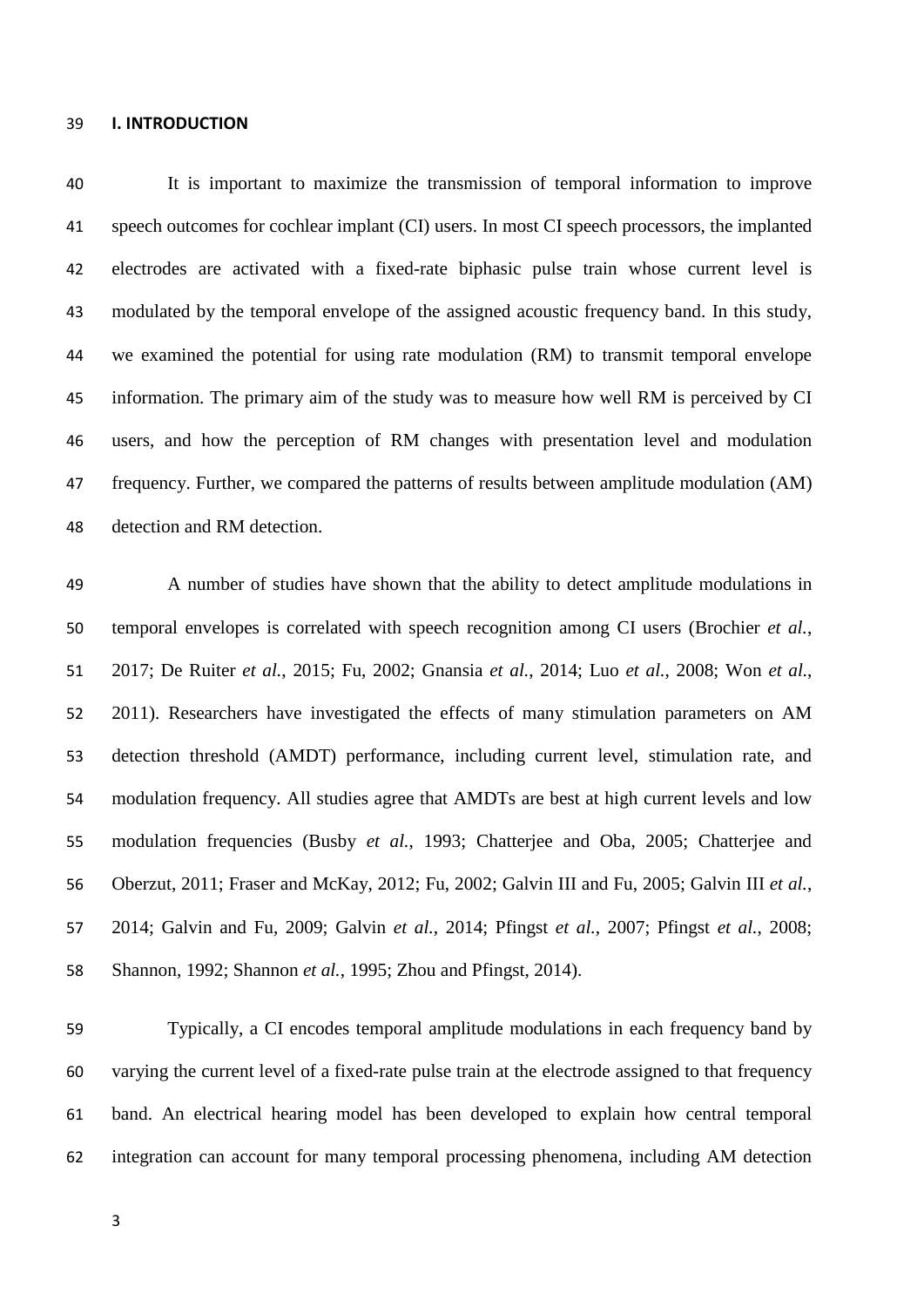[\(McDermott](#page-25-1) *et al.*, 2003; [McKay and McDermott, 1998;](#page-25-2) [McKay](#page-25-3) *et al.*, 2001; [McKay](#page-26-2) *et al.*, [2013\)](#page-26-2) . In the model, the neural excitation elicited by each pulse is summed in a sliding integration window that weights the activity occurring at different times. The characteristics of the integration window are similar to those in normal acoustic hearing models [\(Oxenham](#page-26-3)  [and Moore, 1994;](#page-26-3) [Oxenham, 2001;](#page-26-4) Plack *et al.*[, 2002\)](#page-26-5), with an equivalent rectangular duration of 7 ms, and exponential functions accounting for forward masking and backward masking.

 An implication of this electrical hearing model is that temporal characteristics, such as variations in stimulation rate, could potentially be used to encode acoustic temporal envelopes. Since both RM and AM result in modulation at the output of the temporal integration window, both may produce similar auditory sensations for CI users. A study by [Luo and Fu \(2007\)](#page-25-4) supported the idea that a temporal integration mechanism underlies RM and AM detection. Their experiment showed that applying AM at the same time as RM, but with different modulation frequencies, interfered with the RM detection. They suggested that RM and AM at least partly share a common coding mechanism in the central auditory system that involves temporal integration.

 Other studies suggest the presence of an additional mechanism that is sensitive to interpulse interval information. A study by [Fielden](#page-24-7) *et al.* (2014) found that the discrimination of interpulse intervals did not worsen at low levels compared to high levels. Interpulse interval discrimination refers to a CI user's ability to detect differences in temporal pulse patterns, and requires precise coding of neural spike intervals. In the reference stimulus, the interpulse intervals alternated between 1 ms and 9 ms. In the test stimulus, the interpulse intervals alternated between *1 + Δt* ms and *9 – Δt* ms. Subjects in the study of [Fielden](#page-24-7) *et al.* (2014) were able to differentiate between loudness-balanced pulse trains containing different interpulse intervals equally well at a high presentation level (70% of the dynamic range) and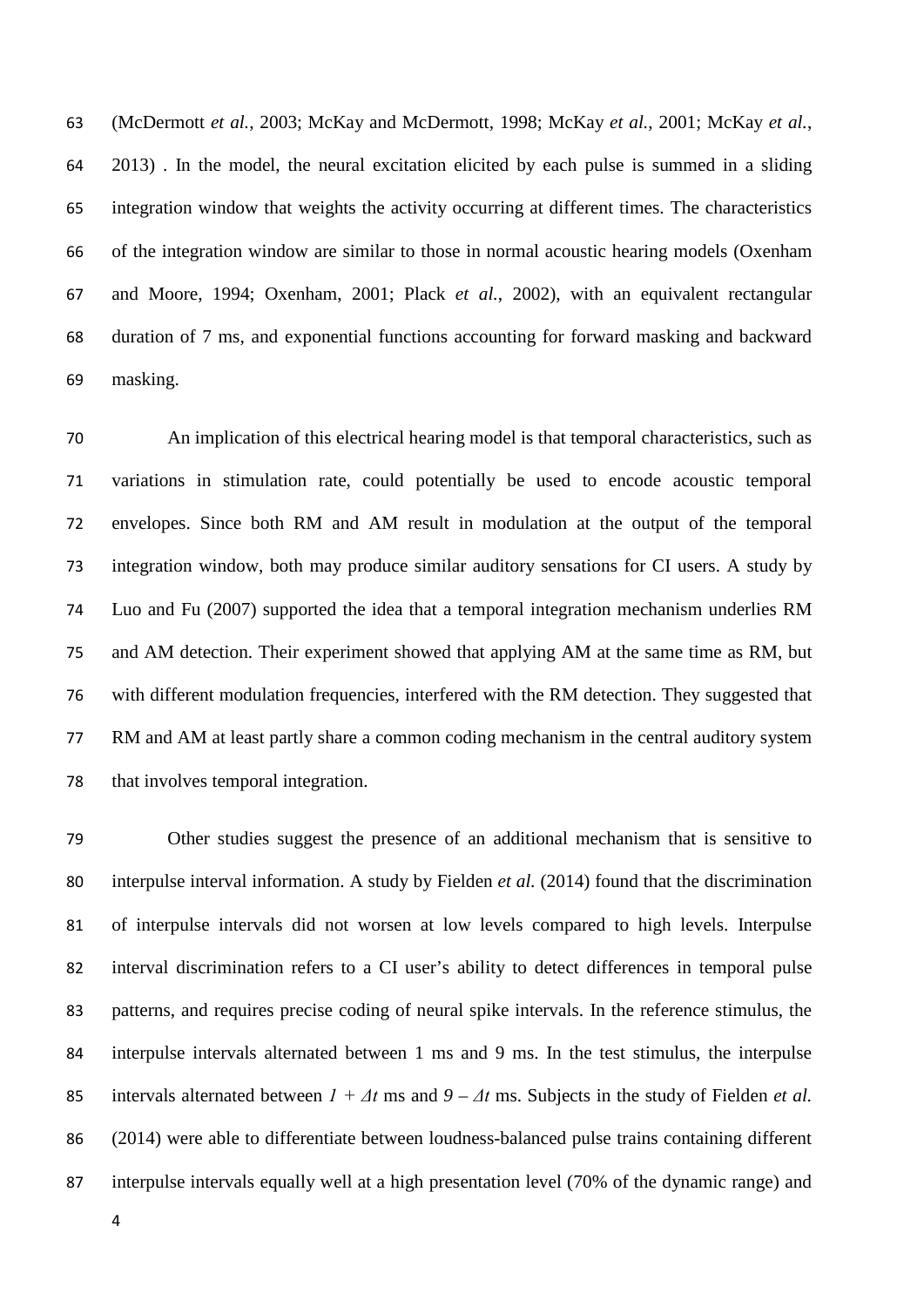a low presentation level (30% of the dynamic range). The mean noticeable difference for *Δt* at all levels was around 3 ms, corresponding to a pulse train whose interpulse intervals constantly alternated between 4 ms and 6 ms.

 RM detection can theoretically be achieved via a central temporal integration mechanism as described above or via a mechanism sensitive to neural spike intervals. Sinusoidal RM detection was measured by [Chen and Zeng \(2004\)](#page-23-5) in 3 CI users. RMDTs, which were measured as the difference between the peak rate and the central rate, were proportional to the central rate. They increased from 10 Hz at a central rate of 75 pps to 100 Hz at a central rate of 1000 Hz. No effect of level on RMDTs was observed between levels of 70% of the DR and 30% of the DR. Since AM detection greatly deteriorates at lower levels, these results suggest that the central auditory processing involved in the tasks in the [Fielden](#page-24-7) *et al.* (2014) and the [Chen and Zeng \(2004\)](#page-23-5) studies may not be the same as that involved in an AM detection task. Using RM rather than, or as well as, AM to encode temporal envelopes could be advantageous, because RM may be detectable by an additional or alternative mechanism that encodes neural spike intervals. This additional mechanism may provide a perceptual advantage, if it limits the deterioration of modulation detection with decreasing level.

 In this study, RMDTs and AMDTs were measured for presentation levels of 80% DR and 40% DR and modulation frequencies of 10 Hz and 100 Hz. A two-way repeated measures analysis of variance (ANOVA) was used to test the effect of level and modulation frequency on RMDTs and AMDTs. A strong effect of level and modulation frequency was expected for AMDTs, based on results from past literature. It was hypothesized that RMDTs would show the same pattern of level and modulation frequency effects as AMDTs, if they share the same mechanisms. Alternatively, if the mechanism which detects RM utilizes an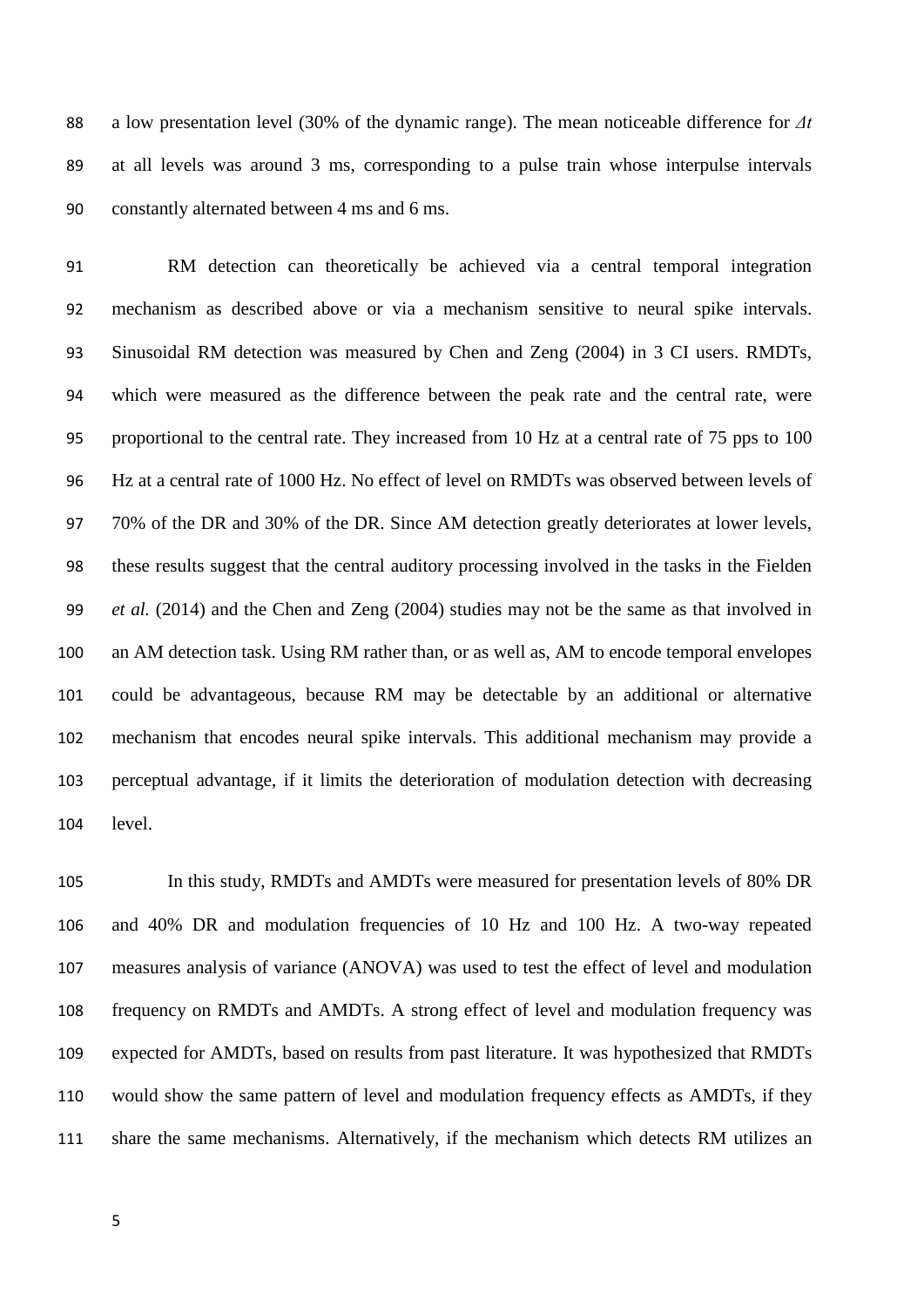112 additional interpulse interval cue, it was hypothesized that RMDTs would not show the same 113 level effects as AMDTs.

## 114 **II. METHODS**

## 115 **A. Participants**

 Seven postlingually deafened adult CI users completed the study. Participants were recruited from the clinical population of the Royal Victorian Eye and Ear Hospital. Permission to conduct the studies was obtained from the Human Research and Ethics Committee of the Royal Victorian Eye and Ear Hospital, and each participant provided written informed consent. Participants were tested over the course of three to four sessions of 2 hours. Details about the participants are described in *Table I.*

# 122 **TABLE I. Relevant information about the cochlear implant users who participated in**  123 **the study.**

|                | Gender | Age     | Duration of          | Duration<br>of | <b>Implant Type</b> | Etiology     |
|----------------|--------|---------|----------------------|----------------|---------------------|--------------|
|                |        | (years) | hearing loss before  | implant use    |                     |              |
|                |        |         | implantation (years) | (years)        |                     |              |
| P <sub>1</sub> | Male   | 78      | 23                   | 15             | CI24M               | Genetic      |
| P <sub>2</sub> | Male   | 75      | 42                   | $\overline{7}$ | CI24RE              | Unknown,     |
|                |        |         |                      |                |                     | progressive  |
|                |        |         |                      |                |                     | hearing loss |
| P <sub>3</sub> | Male   | 57      | 23                   | 7              | CI24RE              | Unknown,     |
|                |        |         |                      |                |                     | Genetic      |
| <b>P4</b>      | Female | 65      | 16                   | 5              | CI24RE              | Unknown,     |
|                |        |         |                      |                |                     | progressive  |
|                |        |         |                      |                |                     | hearing loss |
| P <sub>5</sub> | Male   | 44      | 5                    | 5              | CI512               | Unknown,     |
|                |        |         |                      |                |                     | Genetic      |
| <b>P6</b>      | Male   | 70      | 13                   | 7              | CI24RE              | Unknown,     |
|                |        |         |                      |                |                     | Genetic      |
| P7             | Female | 70      | 60                   | 3              | CI24RE              | Measles      |

124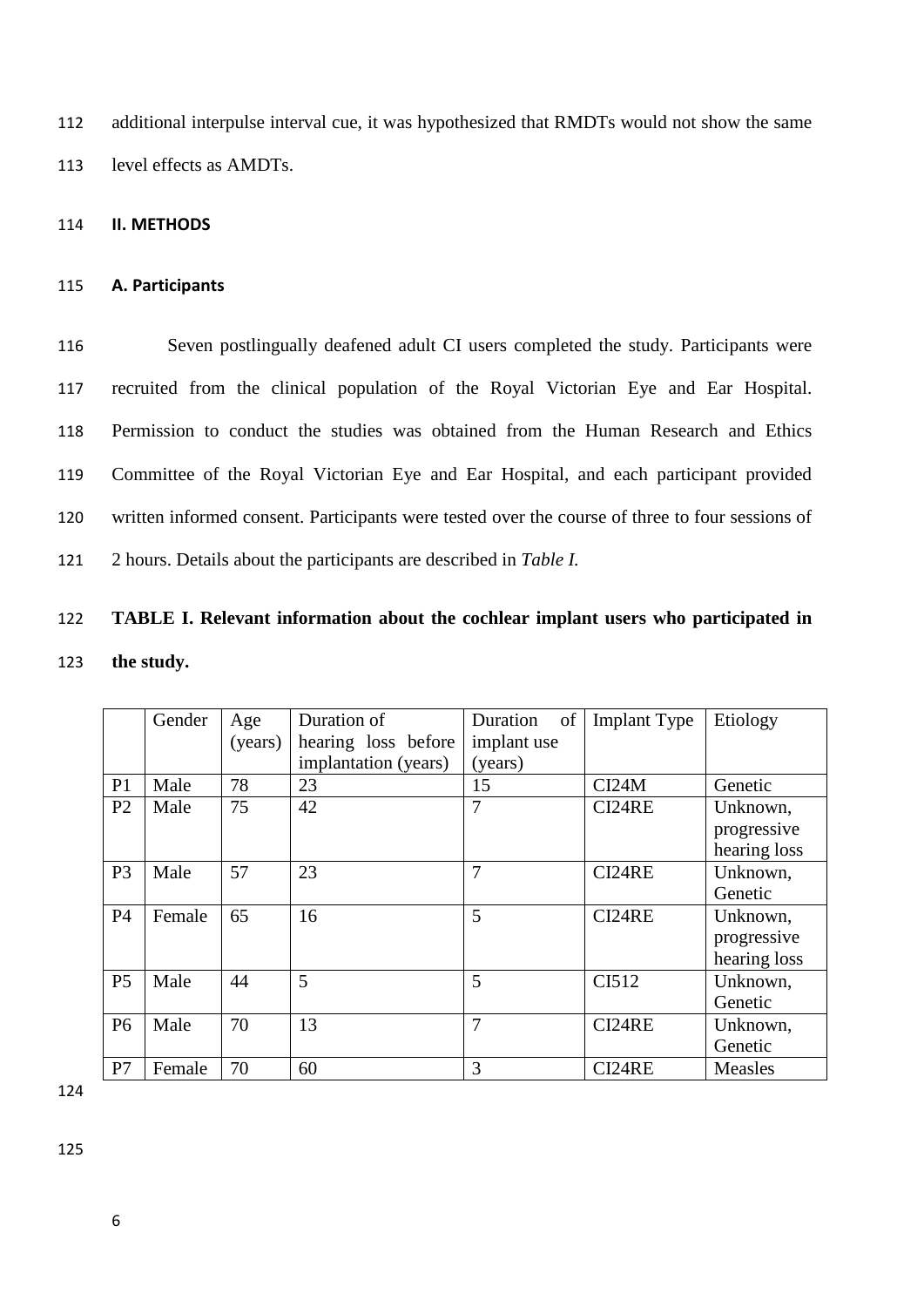## **B. Equipment**

 Psychophysical procedures were performed and behavioural responses were recorded using ImpResS software. The software interfaced with the implant using a SPEAR research processor [\(Azadpour and McKay, 2012;](#page-23-6) [Fraser and McKay, 2012\)](#page-24-2). Pulse parameters were defined in the software and sent directly to the implant using a radio frequency link. The responses of each participant were collected using a response box.

## **C. Stimuli and Procedure**

 The stimuli consisted of biphasic pulse trains, each 500-ms in duration. Each biphasic pulse had a phase duration of 26 μs and an interphase gap of 8.4 μs. The mode of stimulation 135 was monopolar (MP1 + 2), and the active electrode was electrode 14. A reference stimulation rate of 1200 pps was used for all stimuli. The electrical current values are reported in clinical current-level units (CL steps). For the CI24M and CI512 implants each CL step represents a 0.176 dB change in current, and for the CI24RE implant each CL step represents a 0.157 dB change in current.

140 The maximum comfortable loudness (MCL) for the 1200 pps unmodulated stimulus was found by presenting the stimulus with an ascending sequence of single CL steps. The subject was instructed to indicate on a loudness category scale the point at which the stimulus was 'too loud.' The MCL was set as the level one CL step below the 'too loud' point. The threshold level (T-level) for the same stimulus was measured using an adaptive two-interval forced choice, two-down one-up procedure. In each trial, the participant was presented with two 500-ms intervals: one of silence, and one containing a 1200-pps pulse train. One of two buttons on the response box was lit during each time interval. The participant was asked to identify the interval that contained the sound by pressing the associated button, and to guess when they were unsure. This procedure was carried out until 8 CL reversals were obtained.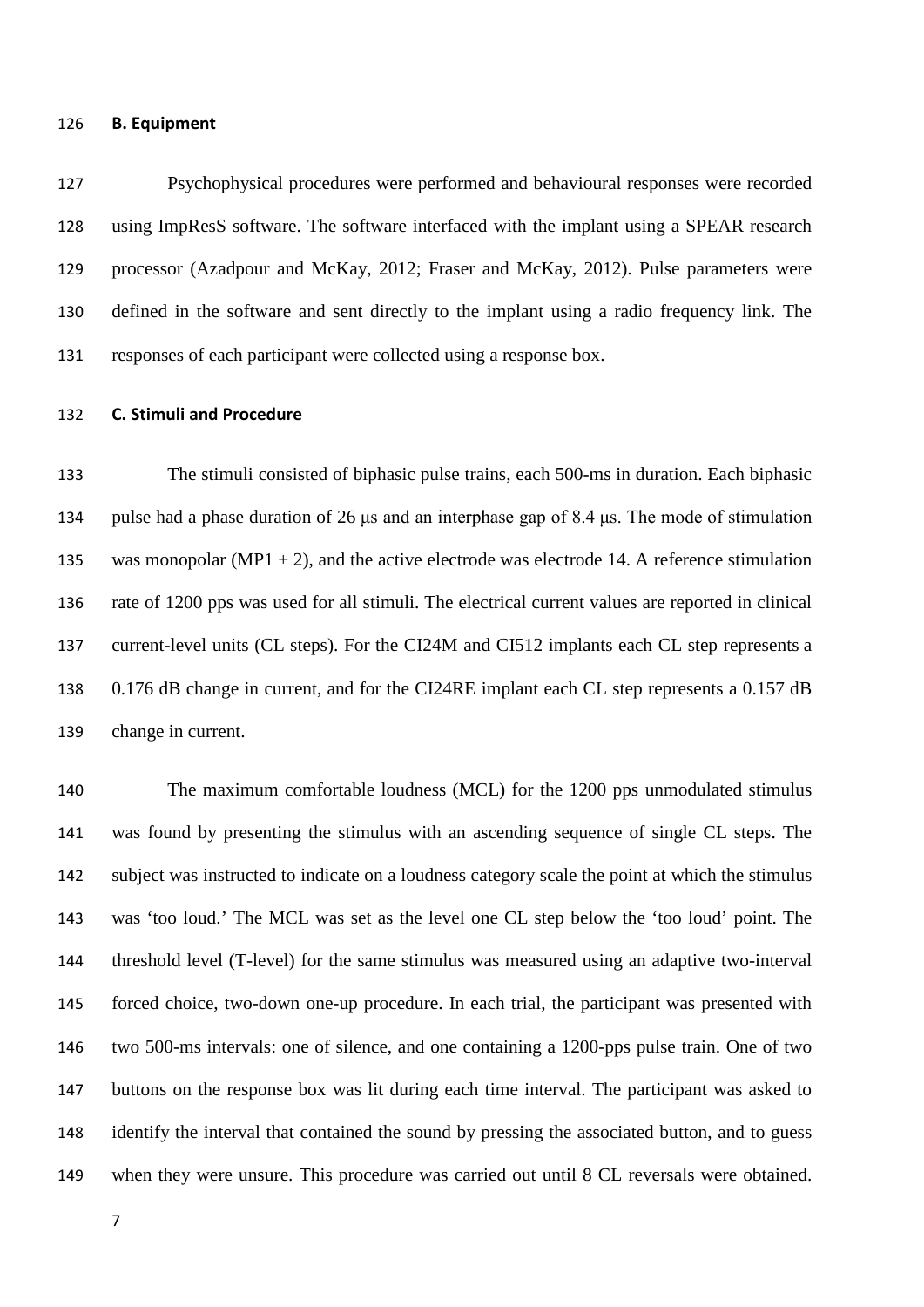Until the first two reversals, a step size of 4 CL steps was used, and for the last six reversals, a step size of 2 CL steps was used. The threshold was calculated as the mean of the last six reversals.

# *1. Reference Stimulus*

 The level for the unmodulated, 1200 pps reference stimulus was set using the measurements of MCL and T-level. Dynamic range (DR) was calculated as the difference between MCL and T-level in CL units. For the 'high level' stimuli, the reference stimulus was set at a current level of 80% of the DR. For the 'low level' stimuli, the reference stimulus was set at a current level of 40% of the DR.

## *2. Rate Modulated Stimuli*

 For the rate modulated stimuli (example shown in Figure 1), the stimulation rate was modulated sinusoidally on a ratio scale around the central stimulation rate of 1200 pps. At maximum modulation depth used in this experiment the rate varied between 2400 pps (double the central rate) and 600 pps (half the central rate). At zero modulation depth, the rate stayed fixed at 1200 pps.

 Modulation frequencies of 10 Hz and 100 Hz were used. These modulation frequencies were chosen because they represent temporal envelope cues at 10 Hz, and periodicity cues at 100 Hz (Rosen, 1992). Since the stimulus duration was 500 ms, the 10 Hz modulated stimuli went through exactly 5 cycles between highest and lowest rate, and the 100 Hz modulated stimuli went through exactly 50 cycles between highest and lowest rate. RM was applied using Equation 1:

$$
Rate = Central Rate \times 2^{ModDepth \cos(2\pi t \text{ }f\text{ }Mod)} \tag{1}
$$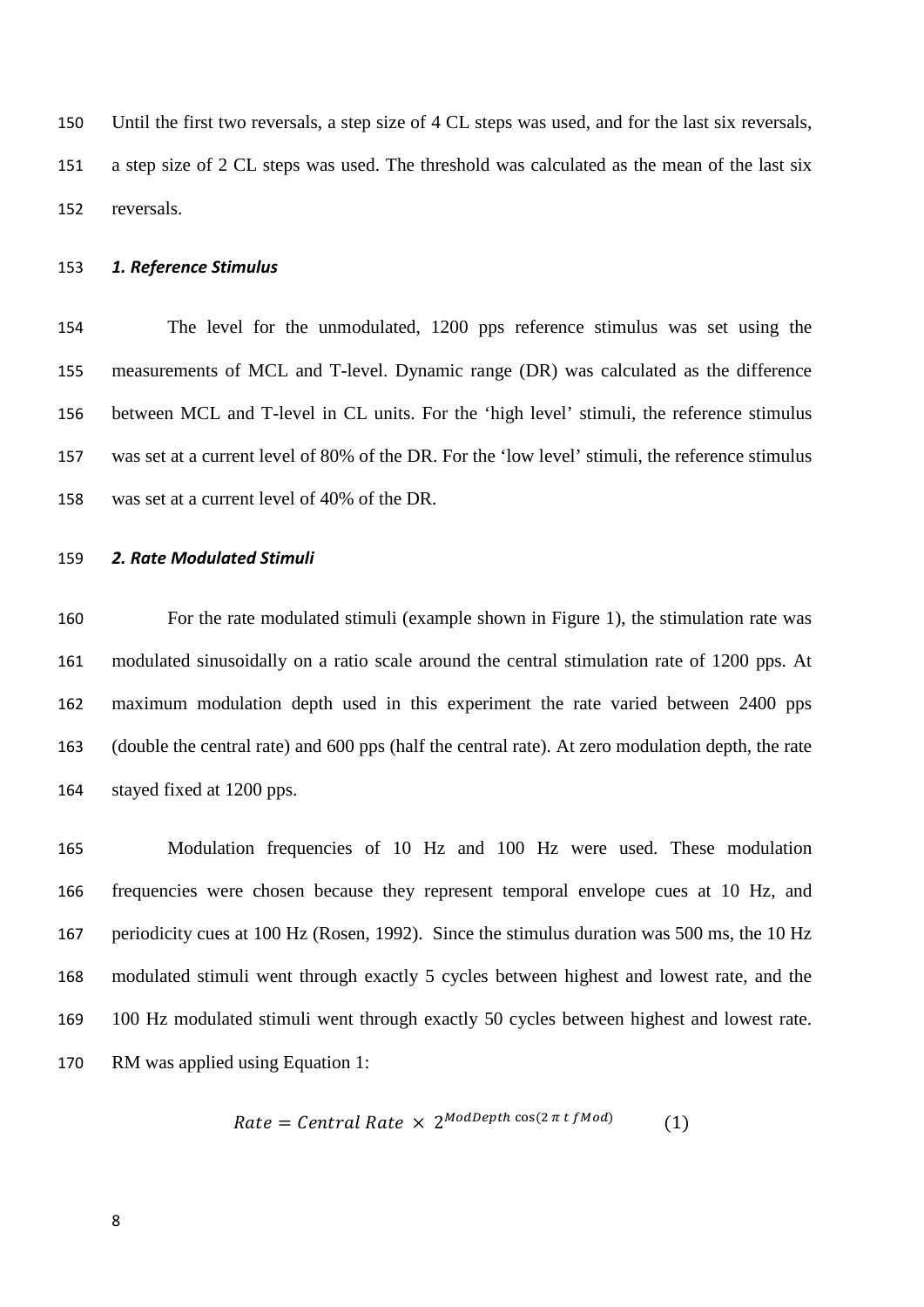The *ModDepth* variable represents the modulation depth and the *fMod* variable represents modulation frequency. At each time instant in the stimulus, the calculated rate was inverted to 173 find the period. The biphasic pulse duration  $(2^*)$  pulse width + interphase gap) was subtracted from the period, giving a calculated interpulse delay (silent delay between pulse offset and next pulse onset). ImpResS software built the pulse trains pulse-by-pulse, so the same biphasic pulses were used throughout the stimulus while varying the interpulse interval to control the rate. A set of stimuli that differed in values of the *ModDepth* variable between 1 (leading to rate variation between double and half the reference rate) and 0 (no modulation) were used to obtain psychometric functions for RMDTs for each participant and each condition.



 **Figure 1. Sinusoidal temporal envelopes were encoded using amplitude modulated pulse trains (left) and rate modulated pulse trains (right).**

*3. Amplitude Modulated Stimuli*

 For amplitude modulated stimuli (example shown in Figure 1) a fixed stimulation rate of 1200 pps was used. The electrical current (in µA) was modulated sinusoidally. Again, modulation frequencies of 10 Hz and 100 Hz were used. Sinusoidal AM was applied using the Equation 2:

$$
Current = Max Current - ModDepth (1 - \cos(2 \pi t fMod))
$$
 (2)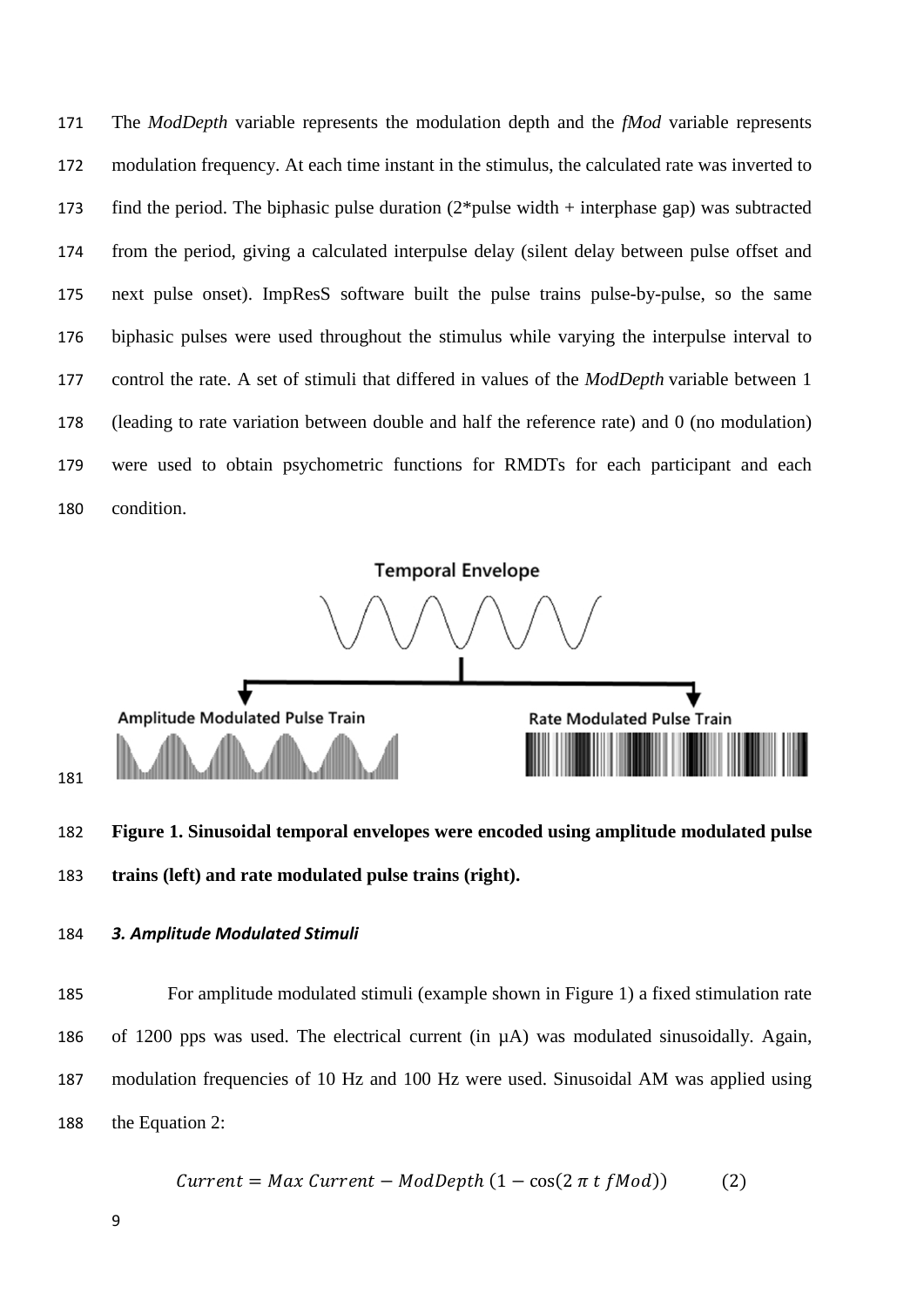As with the rate modulated stimuli, the *ModDepth* variable represents the modulation depth and the *fMod* variable represents modulation frequency. The peak-to-peak modulation depth was first set in current level (CL) steps to avoid quantization of *ModDepth*, and then peak and 192 valley CLs were converted to electrical current (in  $\mu$ A) to calculate currents for all pulses. The peak-to-peak modulation depth was varied between 1 and 60 CL steps to obtain psychometric functions for AMDTs for each subject and each condition.

#### *4. Loudness Balancing*

 Modulated stimuli are perceived as louder by CI users than unmodulated stimuli with the same average current [\(Chatterjee and Oberzut, 2011;](#page-23-4) [Galvin III](#page-24-4) *et al.*, 2014; [McKay and](#page-26-6)  [Henshall, 2010\)](#page-26-6). Therefore, it was necessary to loudness balance each modulated stimulus to the unmodulated reference stimulus for each condition. Each modulated stimulus of differing modulation depth was loudness balanced to the unmodulated reference stimulus. During the experiments, the reference stimulus was set to the level corresponding to either 80% or 40% of the DR, and the loudness-balanced level was applied to the modulated stimuli.

 Each loudness-balanced level was measured using an adaptive two-interval forced choice, one-up one-down procedure. In each trial, the participant was presented with two 500-ms intervals: one containing the modulated stimulus, and one containing the unmodulated reference stimulus. One of two buttons on the response box was lit during each time interval. The participant was asked to identify the interval that sounded louder by pressing the associated button, and to guess when they were unsure. Two rounds of loudness balancing were measured for each modulated stimulus. In the first round, the level of the reference stimulus was fixed at 80% or 40% DR. If the modulated stimulus was chosen as the louder sound, its level was reduced, and if it was not chosen as the louder sound, its level was increased. This process was continued until 8 reversals were obtained. The step size was 4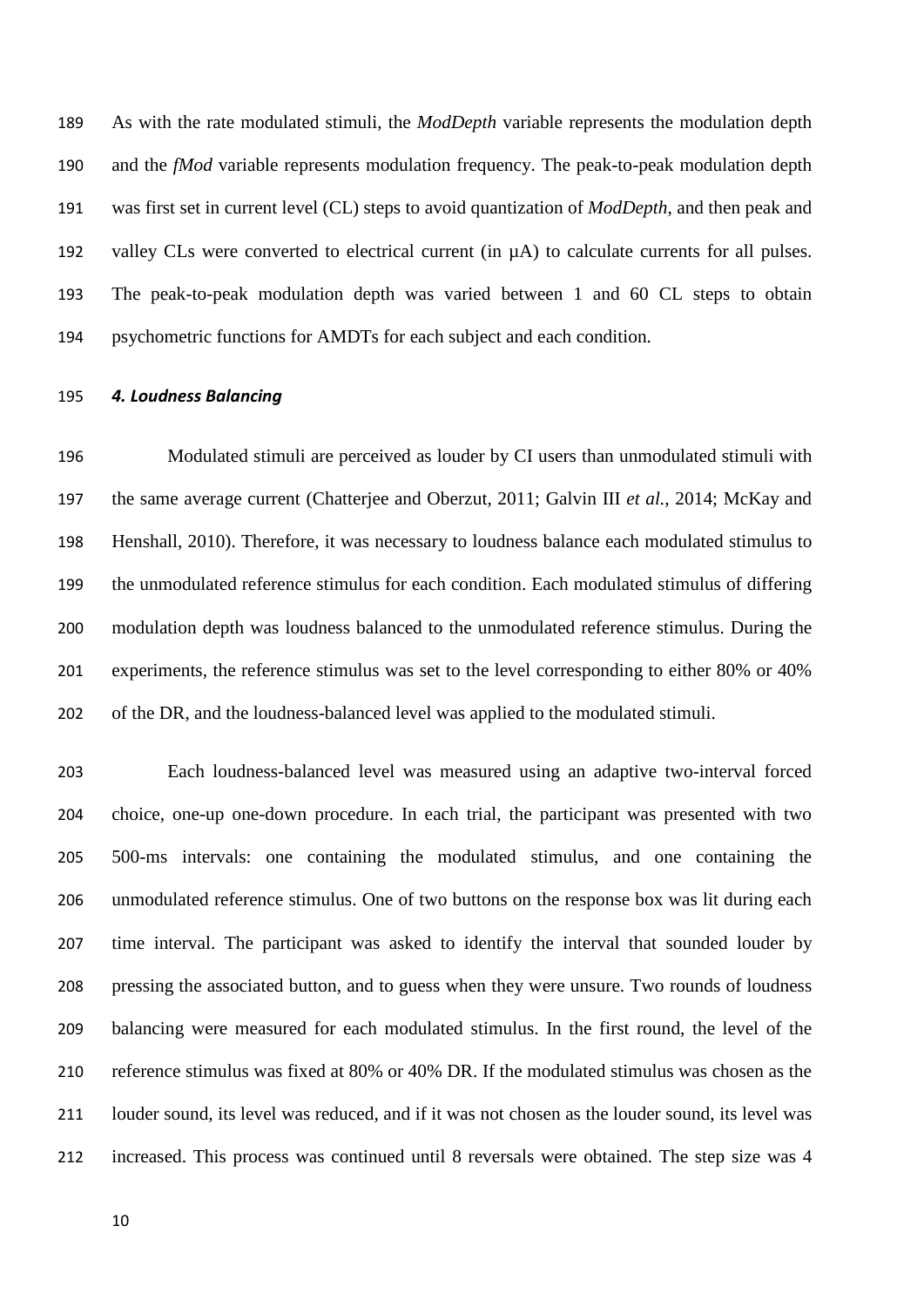CL steps until the first two reversals, and 2 CL steps for the last six reversals. In the second round, the modulated stimulus was fixed at the measured loudness-balanced level from the first round, and the process was repeated with the reference stimulus being adjusted in each trial until 8 reversals were obtained. In each round, the difference between the reference level and modulated level was calculated. The final loudness-balanced level for the modulated stimulus was calculated from the average difference between modulated and unmodulated stimuli in the two rounds.

# *5. Applying Level Jitter*

 In addition to loudness balancing, level jitter was applied to remove the influence of any remaining loudness cues. The necessary current level jitter was calculated according to the standard error between the two rounds in the loudness balancing procedure, according to a method explained in [Dai and Micheyl \(2010\)](#page-23-7) when using a three-interval oddity forced choice task. Separate jitter values were calculated for each presentation level, modulation frequency, modulation depth, and modulation method. The maximum jitter value across all modulation depths in each level/modulation frequency condition was used when obtaining the psychometric function. Across all subjects and conditions, the minimum jitter value used 229 was  $\pm 1$  CL step, and the maximum jitter value used was  $\pm 4$  CL steps.

# *6. Determining Detection Thresholds*

 The method of constant stimuli was used to obtain psychometric functions for each carrier level, modulation frequency, and modulation method condition. Initially, the largest modulation depth to be tested in each condition was determined by playing the reference and modulated stimuli continuously in alternation, and incrementally raising the modulation depth until the participant could easily hear the difference between the two sounds. Then three additional smaller modulation depths were chosen between that modulation depth and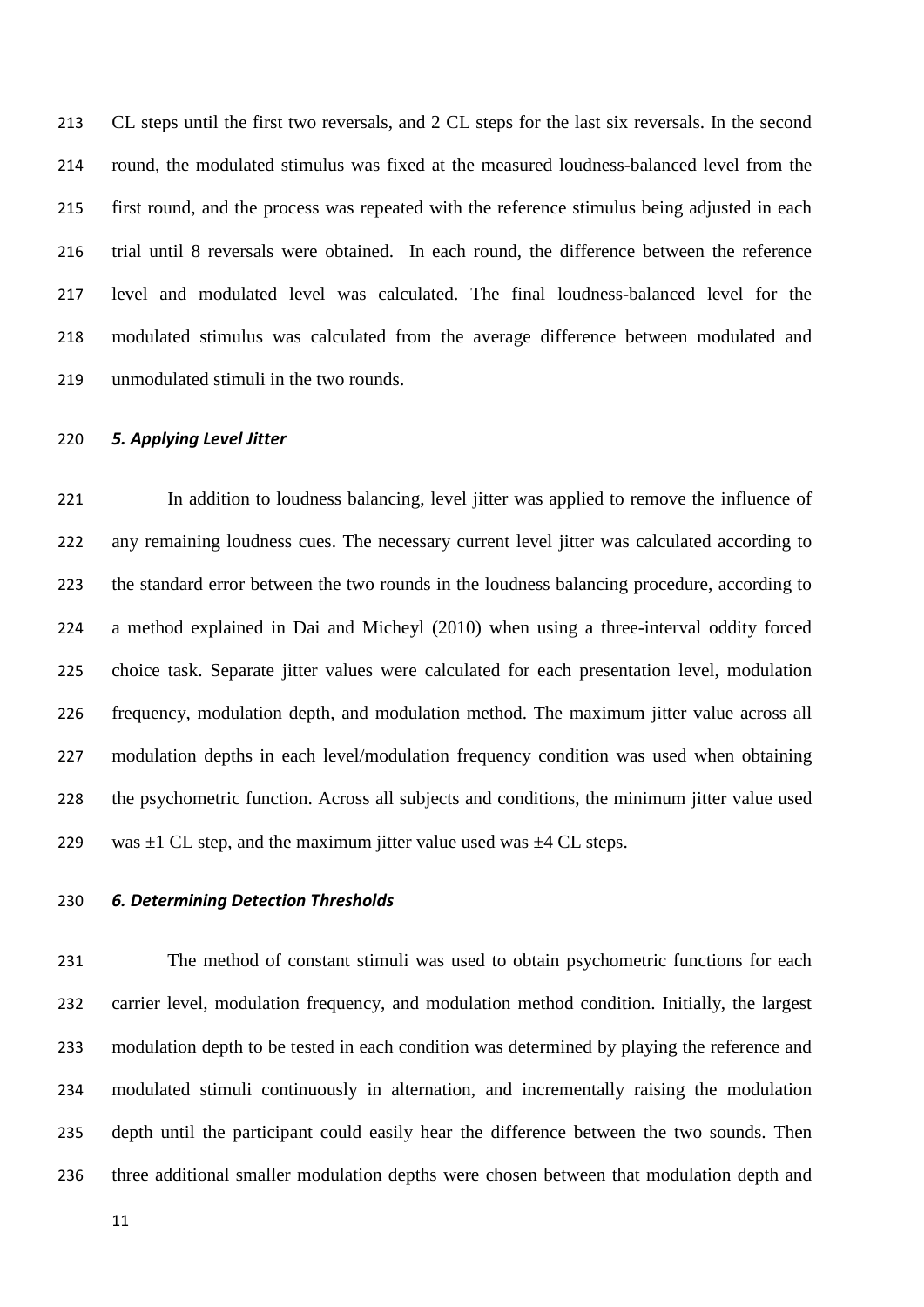zero modulation (for a total of four modulation depths), and each of the four modulated stimuli were then loudness balanced to the reference.

 For each condition, two rounds of testing were completed. In each round, 10 trials at each of the four loudness-balanced modulation depths were completed, for a total of 40 trials. These 40 trials were randomized in order. Overall, 80 trials were completed for each condition (two rounds of 40 trials).

 A three-interval forced choice task was used to assess modulation detection at the different modulation depths. Three stimuli in each trial were separated by 500-ms silent periods. One interval, randomly selected, contained the loudness-balanced modulated stimulus, while the other two intervals contained unmodulated reference stimuli. The participant was instructed to choose the interval which contained the different stimulus, and to guess if they could not easily differentiate between the three stimuli. For each modulation depth and each condition, a score of percent correct out of 20 trials was obtained. The modulation detection threshold was defined as the modulation depth that led to 70% correct discrimination, estimated by linear interpolation.

 If the four chosen modulation depths did not complete the psychometric function after round 1 (i.e. there were not two modulation depths that led to 70% correct discrimination or greater, and two modulation depths that led to worse than 70% correct discrimination), a smaller (more difficult) or larger (less difficult) modulation depth was loudness balanced and added to round 2, as necessary. In that case, in the second round, 20 trials were completed for the new modulation depth, rather than 10 for the other modulation depths that had already been tested in the first round. When scores exceeded 70% correct at 1 CL modulation depth, the theoretical chance score of 33% at a modulation depth of 0 was used to interpolate a fraction of a CL for the 70% correct point.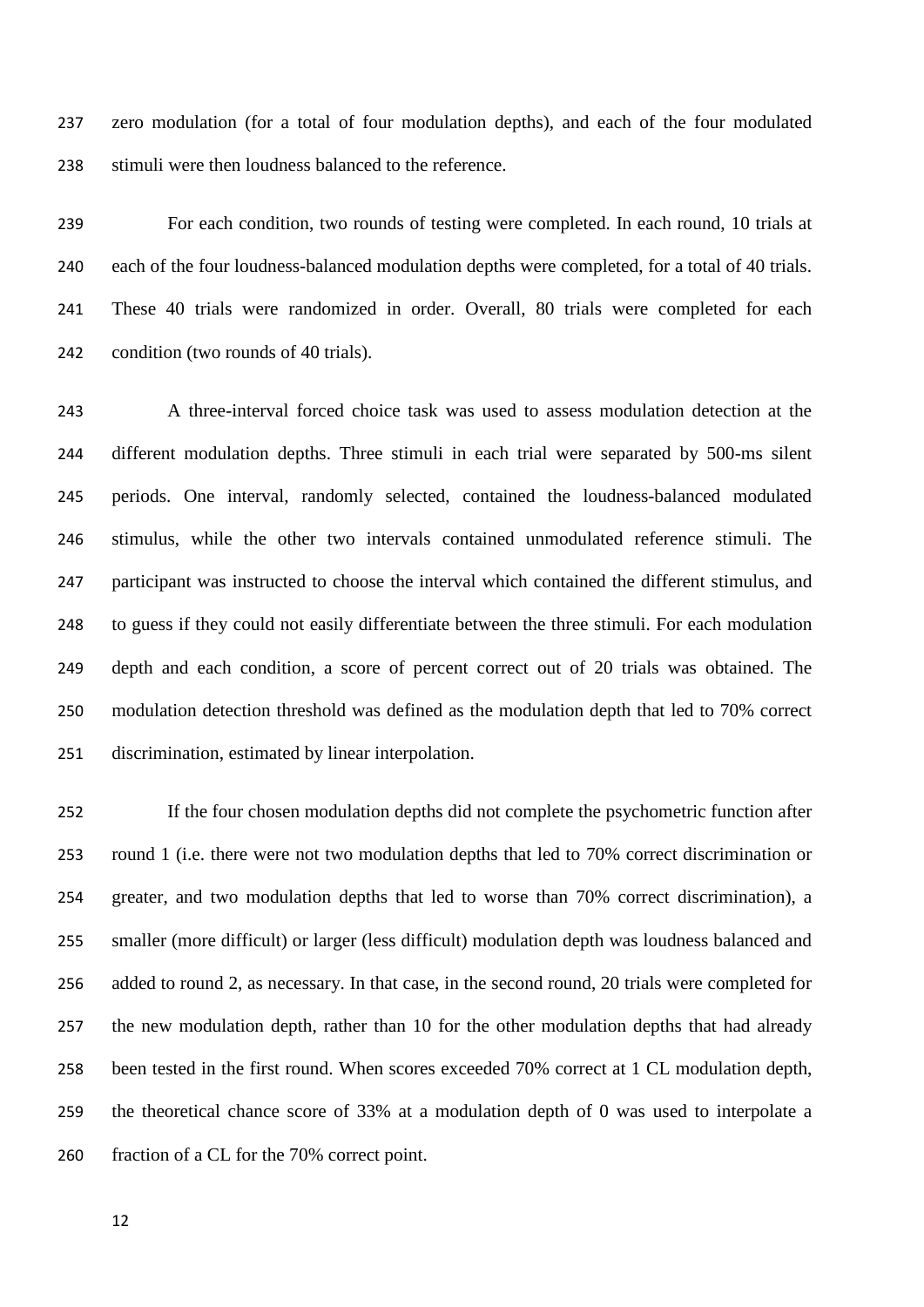#### **III. RESULTS**

 Psychometric functions for AM and RM detection for each participant in each condition are provided in the supplementary materials.

# **A. Rate Modulation Detection Thresholds**

 Figure 2 shows RMDTs for different presentation levels and modulation frequencies. The units refer to the ratio between the highest rate and lowest rate at the RMDT. At maximum modulation depth, the ratio was 4 (2400 pps/600 pps), and at the minimum modulation depth, the ratio was 1 (1200 pps/1200 pps). P1 found the task too difficult to complete for either modulation frequency or modulation method at 40% DR. These data were denoted as 'missing values' in the statistical analysis. At 40% DR for the 100 Hz modulation frequency, P4 achieved a score of 70% and P7 got a score of 65% at the highest modulation depth (ratio of 4). For the subsequent analysis, both were assigned an RMDT at the ratio of 4. A two-way repeated measures ANOVA, using a general linear model with subject as a random factor, was used to assess the effect of presentation level and modulation frequency 275 on RMDTs. A significant effect of level  $(F(1,6) = 10.03, p = 0.006)$  was found, with higher levels leading to better RMDTs. The effect of modulation frequency was also significant 277 (F(1,6)=9.00, p = 0.008), with better RMDTs at the lower modulation frequency of 10 Hz.

 The ANOVA revealed a significant interaction effect between presentation level and 279 modulation frequency (F(1,6) = 5.38, p = 0.034). The interaction was further analyzed by investigating the effect of modulation frequency separately for levels of 80% and 40% DR, using a post-hoc paired t-test. At 80% DR, there was no significant effect of modulation 282 frequency on RMDTs ( $t = 1.10$ ,  $p = 0.314$ ), and at 40% DR, the effect of modulation 283 frequency was modestly significant ( $t = 2.55$ ,  $p = 0.051$ ). The effect of level was also analyzed separately for each modulation frequency using a post-hoc paired t-test. A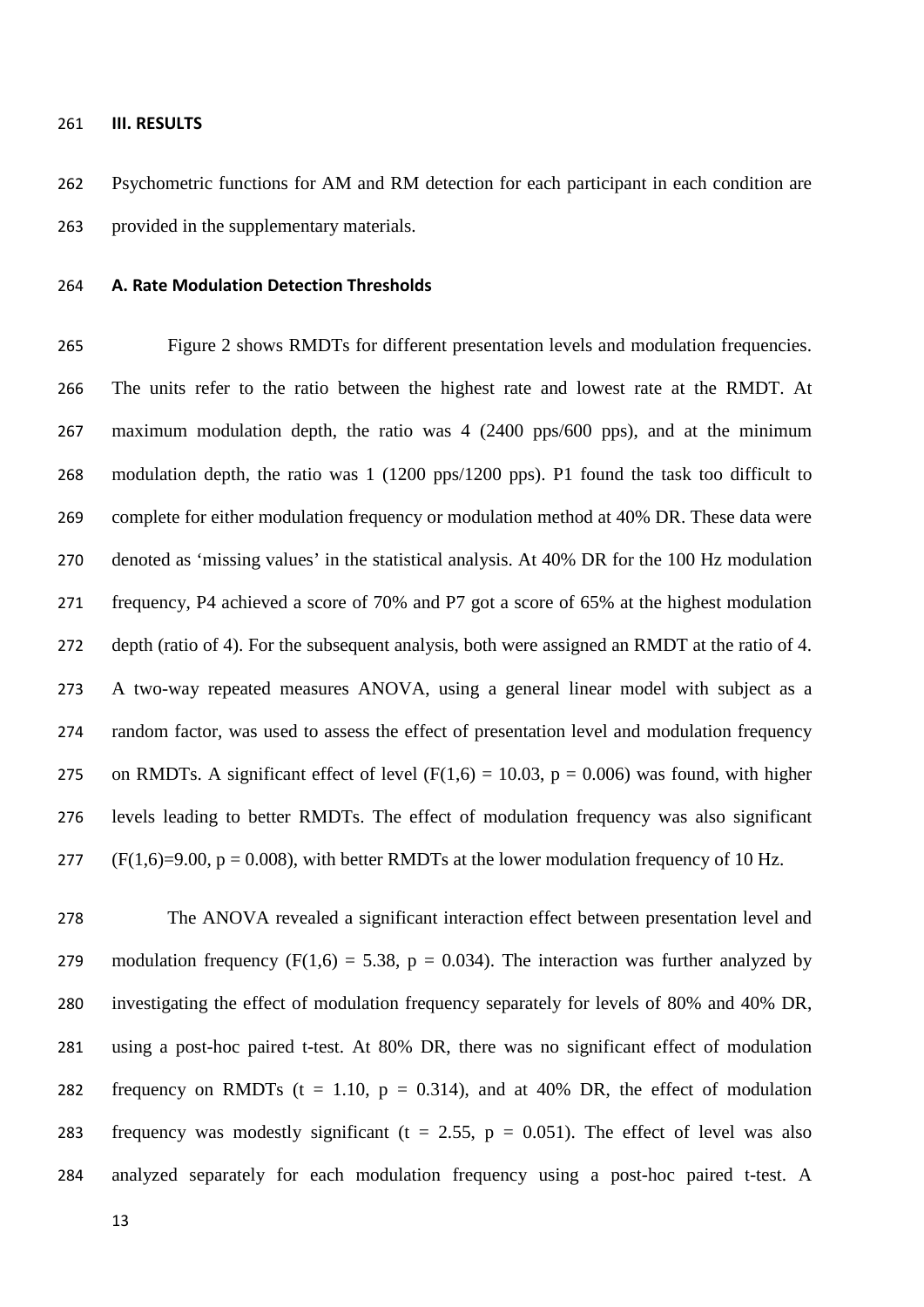285 significant effect of level was found at both modulation frequencies of 10 Hz ( $t = 2.61$ ,  $p =$ 286 0.048) and 100 Hz (t = 3.15, p = 0.025). Overall, the interaction was due to the effect of level being greater at the higher modulation frequency and the effect of frequency being greater at the lower level.



 **Figure 2. Rate modulation detection thresholds for different modulation frequencies and presentation levels. Individual subject data is shown along with the means in each condition (including P1 at 80% DR). Error bars represent ±1 standard error of the mean for each condition.**

# **B. Amplitude Modulation Detection Thresholds**

 Figure 3 shows AMDTs for different presentation levels and modulation frequencies. Each participant's AMDT was calculated as the modulation depth at the detection threshold (in peak-to-peak current level steps), divided by their dynamic range, giving units in percentage of the dynamic range (%DR). A two-way repeated measures ANOVA, using a general linear model with subject as a random factor, was used to analyze the effect of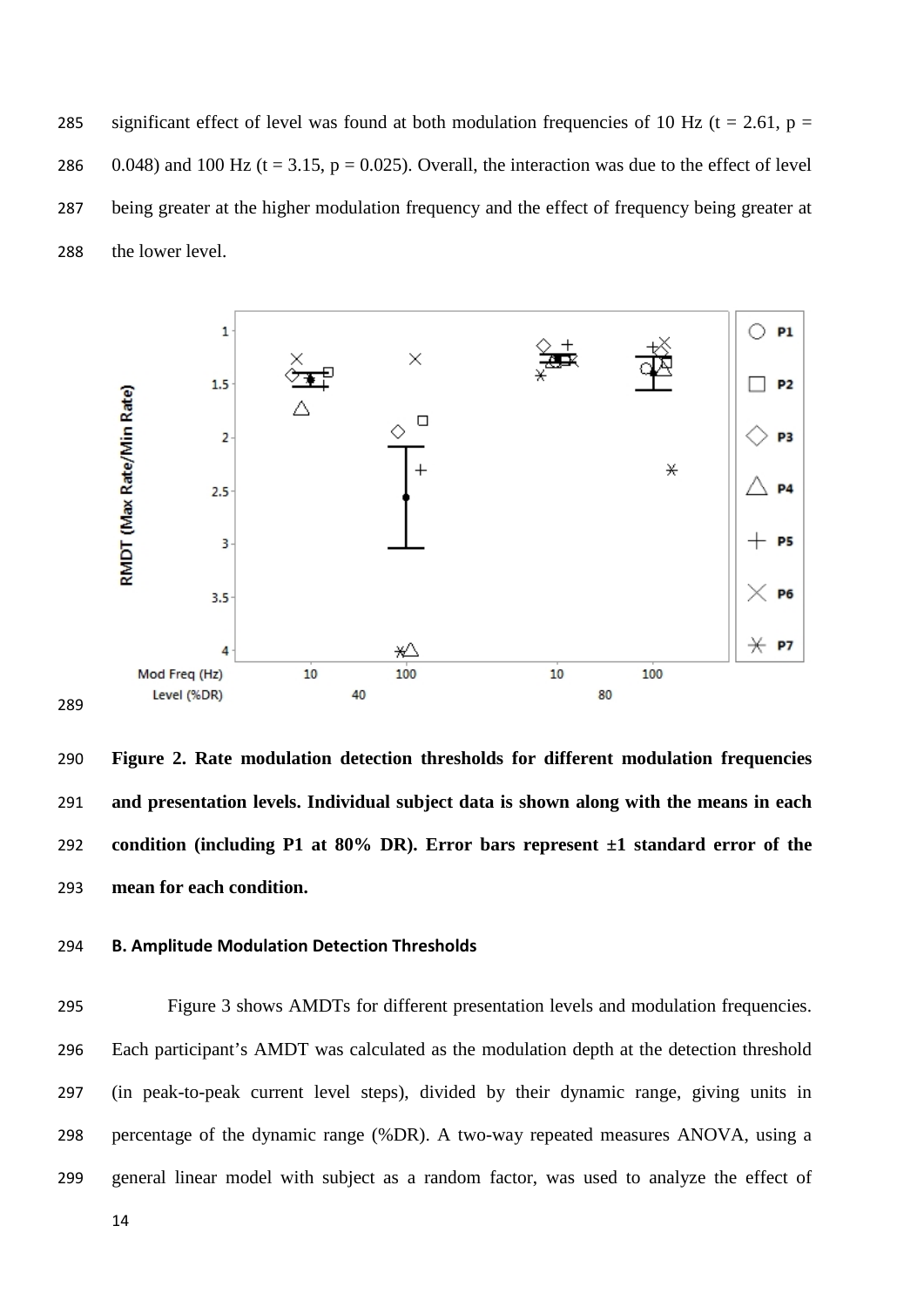presentation level and modulation frequency on AMDTs. Significant effects of presentation 301 level (F(1,6) = 18.31, p = 0.001) and modulation frequency (F(1,6) = 7.68), p = 0.014) were found, with better AMDTs at the higher presentation level and lower modulation frequency.

 Ceiling effects were encountered for AMDTs at the high presentation level of 80% DR, due to the quantization of CL steps. The majority of subjects obtained a score greater than 70% discrimination at the lowest modulation depth (1 CL step) for modulation frequencies of 10 Hz (5 out of 7 subjects) and 100 Hz (4 out of 7 subjects) at 80% DR, and thus were assigned MDTs of less than 1 CL step. Therefore, the effect of modulation frequency at the higher level could not be assessed separately from the effect of modulation frequency at the lower level, making interaction effects difficult to assess.



 **Figure 3. Amplitude modulation detection thresholds for different modulation frequencies and presentation levels. Individual subject data is shown along with the means in each condition (including P1 at 80% DR). Error bars represent ±1 standard error of the mean for each condition.**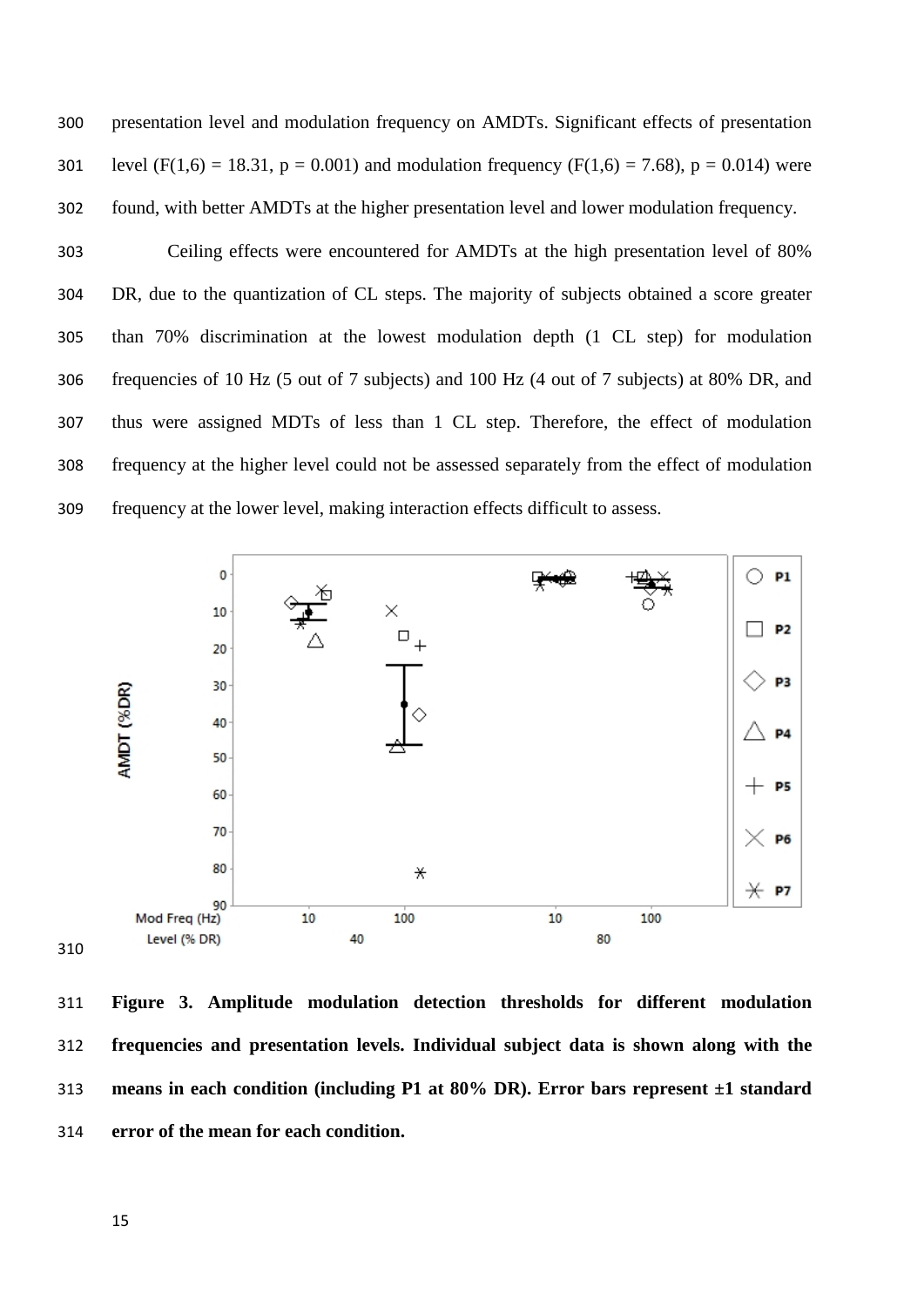#### 315 **C. Correlation between RMDTs and AMDTs**

316 Figure 4 shows the Pearson correlation analysis of RMDTs and AMDTs. Significant 317 correlations were found between RMDTs and AMDTs at 40% DR and modulation 318 frequencies of 10 Hz (R = 0.915, P = 0.010) and 100 Hz (R = 0.856, P = 0.030). For the data 319 at 80% DR, no correlations were found, possibly due to ceiling effects for the AM stimuli. 320 The strong relationship between RMDTs and AMDTs suggests that a common mechanism 321 might be used to perceive RM and AM, or alternatively, that other subject-dependent factors 322 influence both types of MDT.



323

324 **Figure 4. Pearson correlation analysis between RMDTs and AMDTs at 40% DR and**  325 **modulation frequencies of 10 Hz (left panel) and 100 Hz (right panel).**

326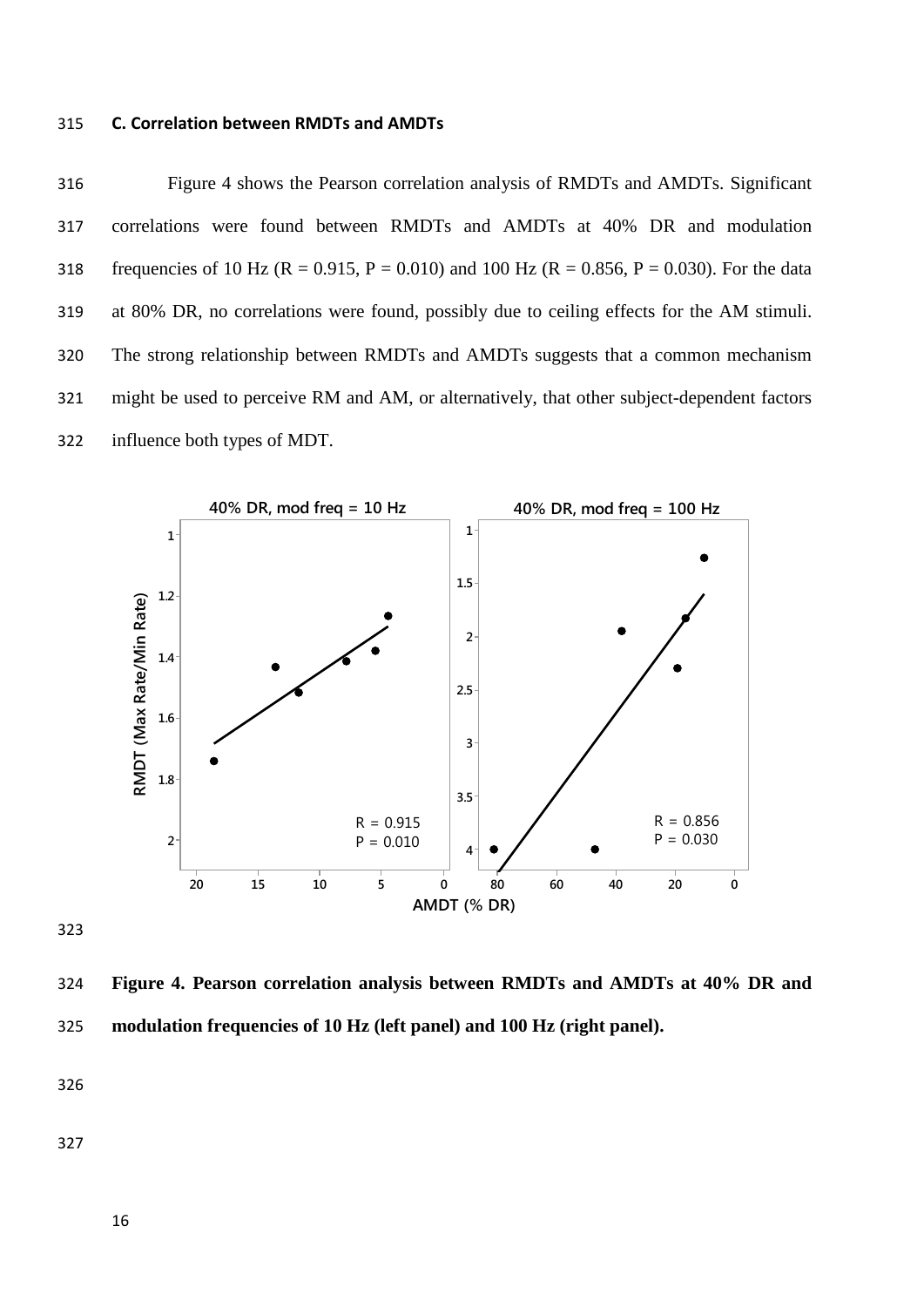## 328 **D. Correlation between Dynamic Range and MDTs**

329 Significant correlations were found between the electrical dynamic range and the 330 RMDT at 40% DR with a modulation frequency of 10 Hz ( $R = 0.900$ ,  $P = 0.014$ ) and 100 Hz 331 ( $R = 0.944$ ,  $P = 0.005$ ). The Pearson correlation analysis is shown in Figure 5. Participants 332 with a higher dynamic range had better RM sensitivity at low levels. However, no significant 333 correlations were found between RMDTs and DR at higher levels for modulation frequencies 334 of 10 Hz ( $p = 0.471$ ) or 100 Hz ( $p = 0.291$ ).







338 Similarly, a strong correlation was found between the electrical dynamic range and 339 the AMDT at 40% DR with a modulation frequency of 10 Hz ( $R = 0.988$ ,  $P < 0.001$ ). At a 340 modulation frequency of 100 Hz, there was a trend towards a correlation, but it did not reach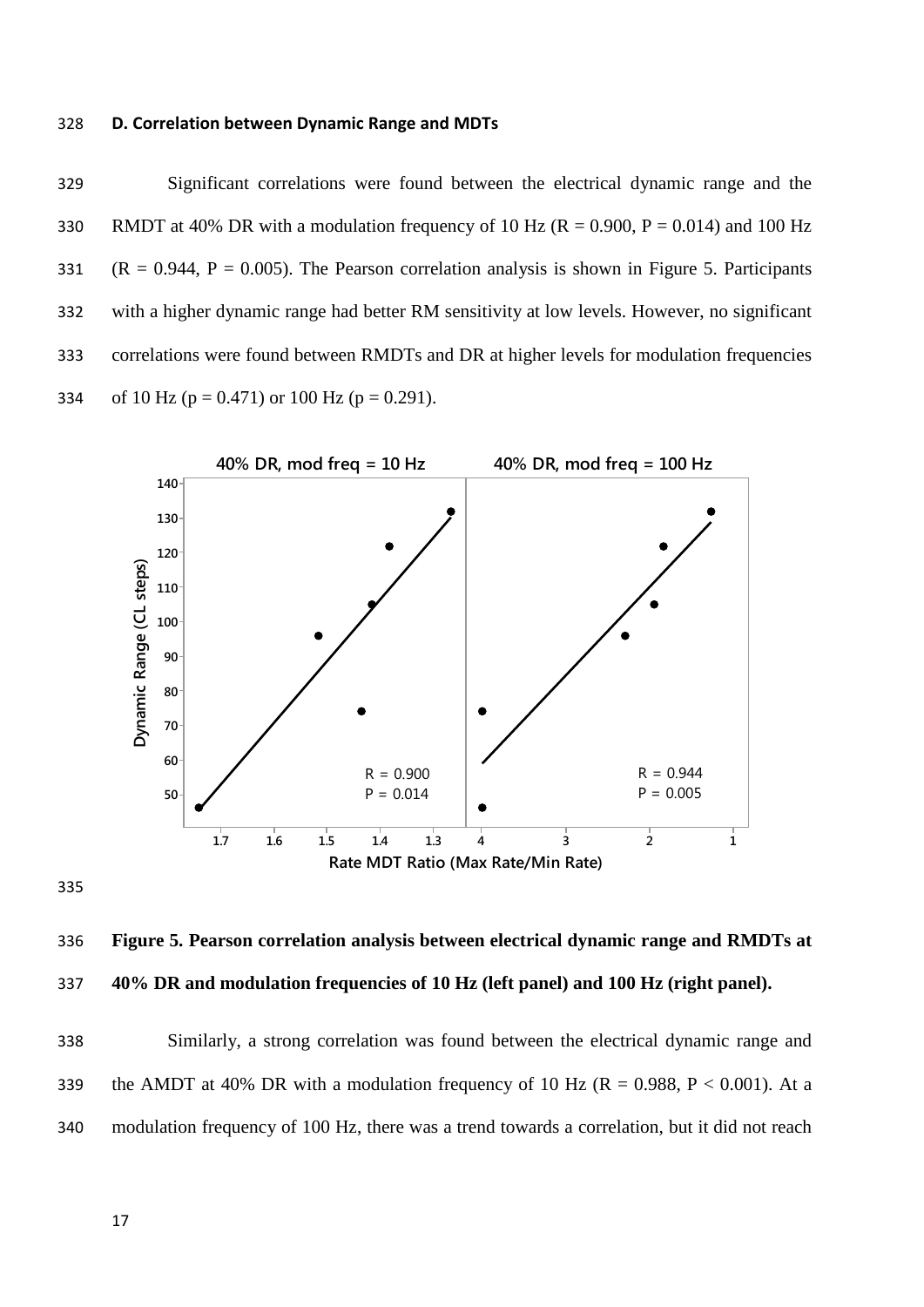341 significance ( $R = 0.709$ ,  $P = 0.114$ ). The Pearson correlation analysis is shown in Figure 6. Due to ceiling effects, the correlations were not analyzed at 80% DR.



 **Figure 6. Pearson correlation analysis between electrical dynamic range and AMDTs at 40% DR and modulation frequencies of 10 Hz (left panel) and 100 Hz (right panel).** 

 When Bonferonni corrections were applied to account for six multiple comparisons, only the correlation between DR and RMDT at 40% DR and 10 Hz became non-significant.

```
348 IV. DISCUSSION
```
 The results showed that temporal envelopes can be transmitted through RM. Participants were able to differentiate between loudness-balanced fixed-rate pulse trains and rate modulated pulse trains. RMDTs exhibit similar rate and level effects to AMDTs, with modulation sensitivity increasing significantly at high presentation levels and low modulation rates.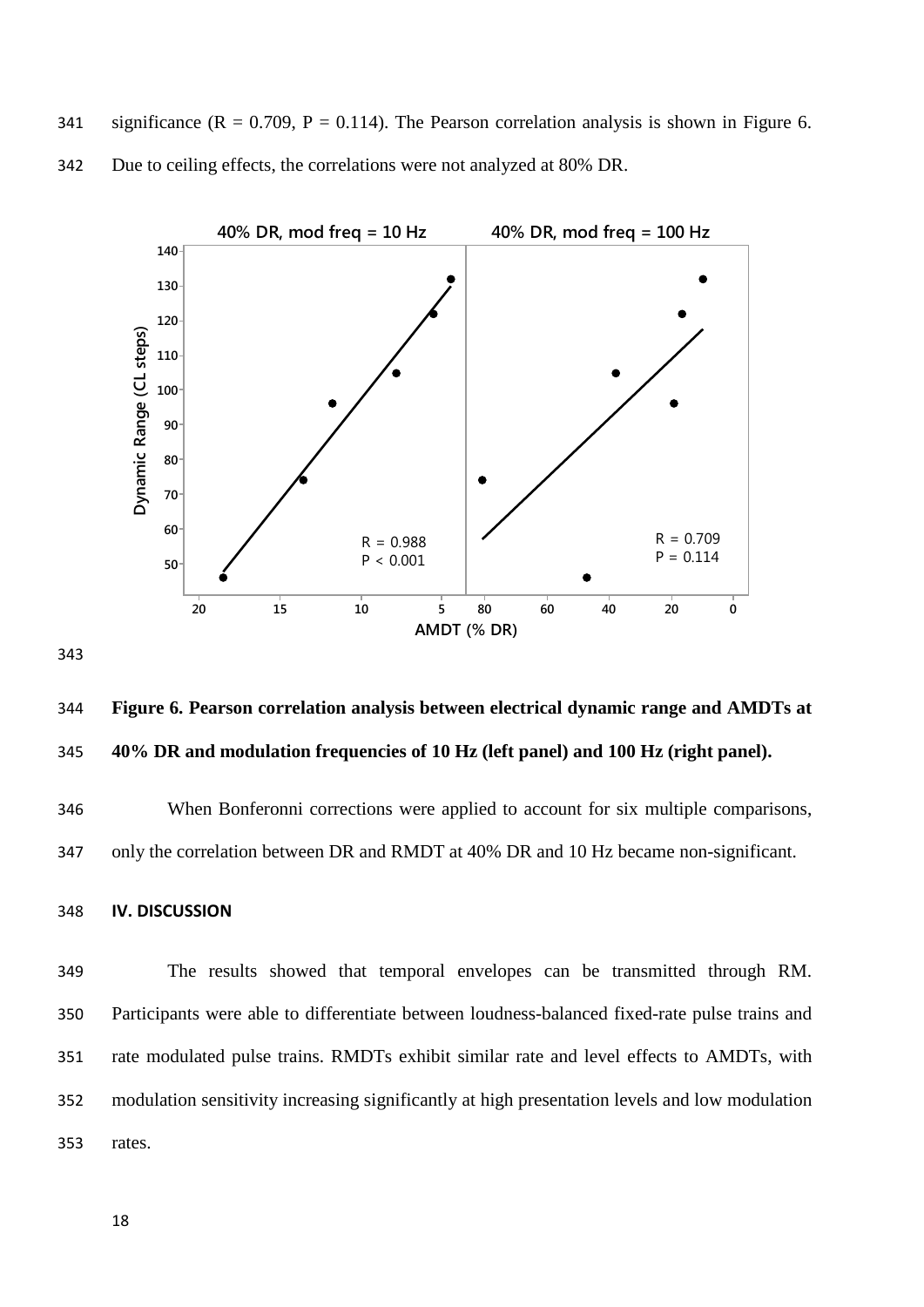It was not possible to directly compare RMDTs and AMDTs in absolute terms, due to the fundamental differences between the units in which the two measures were defined. However, the similar effects of level and modulation frequency between the two modulation methods suggests that a common mechanism might be used by the central auditory system to perceive AM and RM, consistent with the conclusions of [Luo and Fu \(2007\).](#page-25-4) Furthermore, RMDTs were strongly correlated with AMDTs, demonstrating that participants who were most sensitive to RM were also most sensitive to AM.

 There was not a clear advantage for either modulation method over the other for any specific conditions, as MDTs for both methods were similarly affected by level and modulation frequency. The similarities between AM and RM detection indicate that the main factor when perceiving temporal envelopes with CIs is the time-varying charge being delivered by the electrode, more so than the method by which the charge delivery is temporally modulated (by varying the current amplitude or the pulse rate). If the mechanism that detects RM utilizes an additional interpulse interval cue, it was hypothesized that the effect of level on RMDTs and AMDTs would be different. However, both RM and AM were affected similarly by presentation level. This result is consistent with a common mechanism that involves central temporal integration.

 [Fielden](#page-24-7) *et al.* (2014) showed that the perception of interpulse intervals did not worsen at low levels compared to high levels. However, the data from the present study show that RMDTs do worsen with lower levels. One main factor that may explain this discrepancy was the difference in methodology between the two experiments. As mentioned in the introduction, [Fielden](#page-24-7) *et al.* (2014) found that subjects could distinguish between pulse trains which alternated interpulse intervals between 1 ms and 9 ms from pulse trains which alternated interpulse intervals between 4 ms and 6 ms. This task is roughly similar to distinguishing a pulse train of 100 pps (constant interpulse interval of 10 ms) from a pulse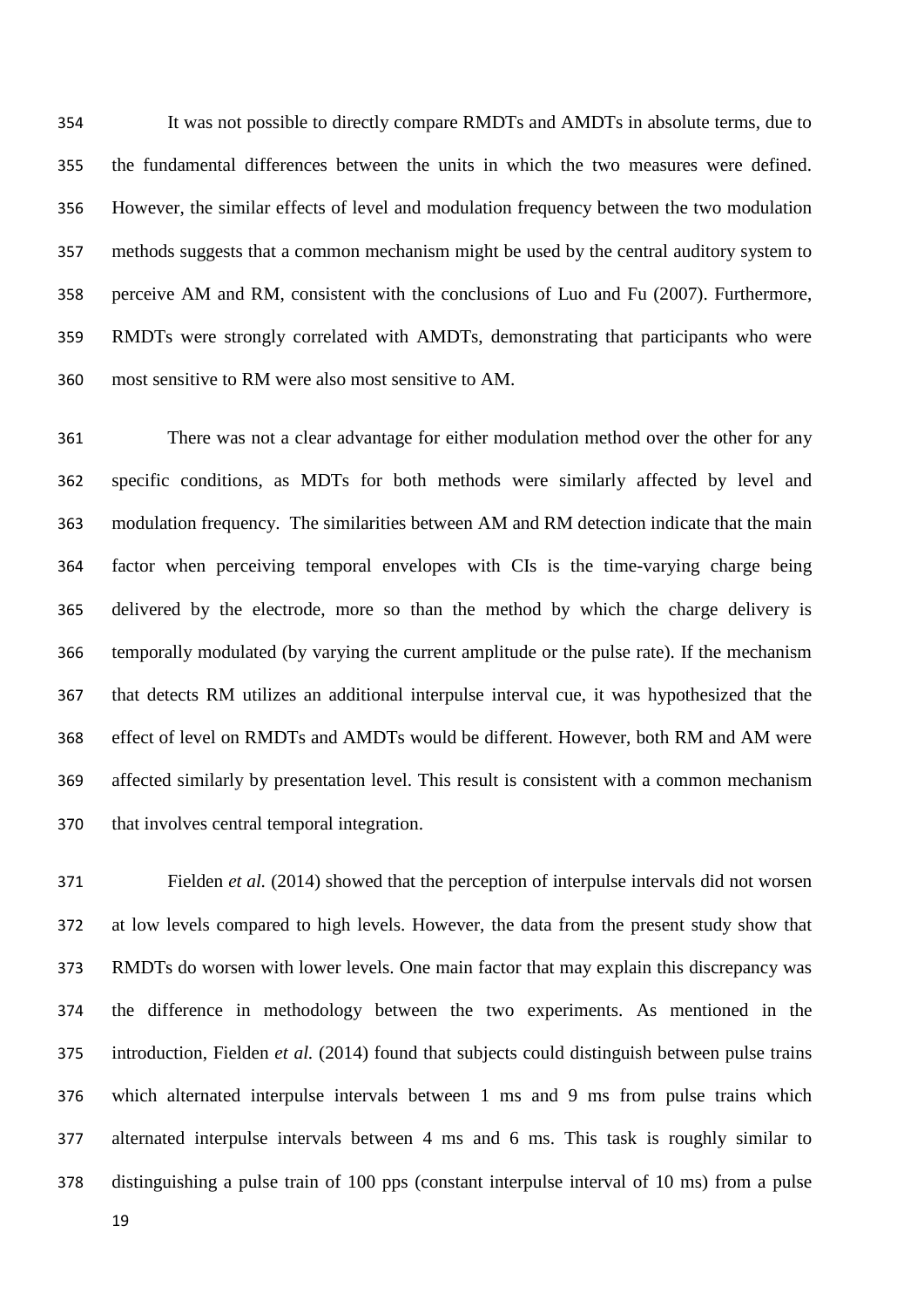train of 200 pps (constant interpulse interval of 5 ms). Therefore, the results of [Fielden](#page-24-7) *et al.* (2014) may be due to the relatively good rate discrimination at low rates. Since the present study uses a much higher central stimulation rate of 1200 pps, with rates never dropping below 600 pps, it is less likely that subjects could utilize the changing interpulse intervals.

 [Chen and Zeng \(2004\)](#page-23-5) observed a significant effect of modulation frequency on RMDTs at central rates of 500 pps and 1000 pps, consistent with the results of this study at a central rate of 1200 pps. However, they found no significant effect of level on RMDTs, in contrast to the results of the present study. A potential explanation for this difference could be that [Chen and Zeng \(2004\)](#page-23-5) used mostly much lower central stimulation rates (75, 125, 250, 500, and 1000 pps) than the present study. Therefore, if subjects were able to utilize cues from the longer interpulse intervals (consistent with the use of the cues in the [Fielden](#page-24-7) *et al.* (2014) study) and those cues did not deteriorate with level, as proposed by [Fielden](#page-24-7) *et al.* (2014), then an overall lack of effect of level may have been found in that study because of the low rates used.

 Considering that the results of [Chen and Zeng \(2004\)](#page-23-5) and [Fielden](#page-24-7) *et al.* (2014) may have been due to low central stimulation rates, the present study provides evidence that RM and AM utilize a common temporal integration mechanism at higher central rates (>1000 pps), and that the additional interpulse interval cue in RM stimuli may only be useful at lower central rates.

 The electrical dynamic range was correlated with both RMDTs and AMDTs at low levels, demonstrating another similarity between RM and AM. When AMDTs were expressed in CL steps, without normalizing with respect to DR, they were not correlated with DR. This non-correlation suggests that loudness growth slope is not an important determinant of AMDTs (in CL) at the low modulation frequencies that were tested in this study, a result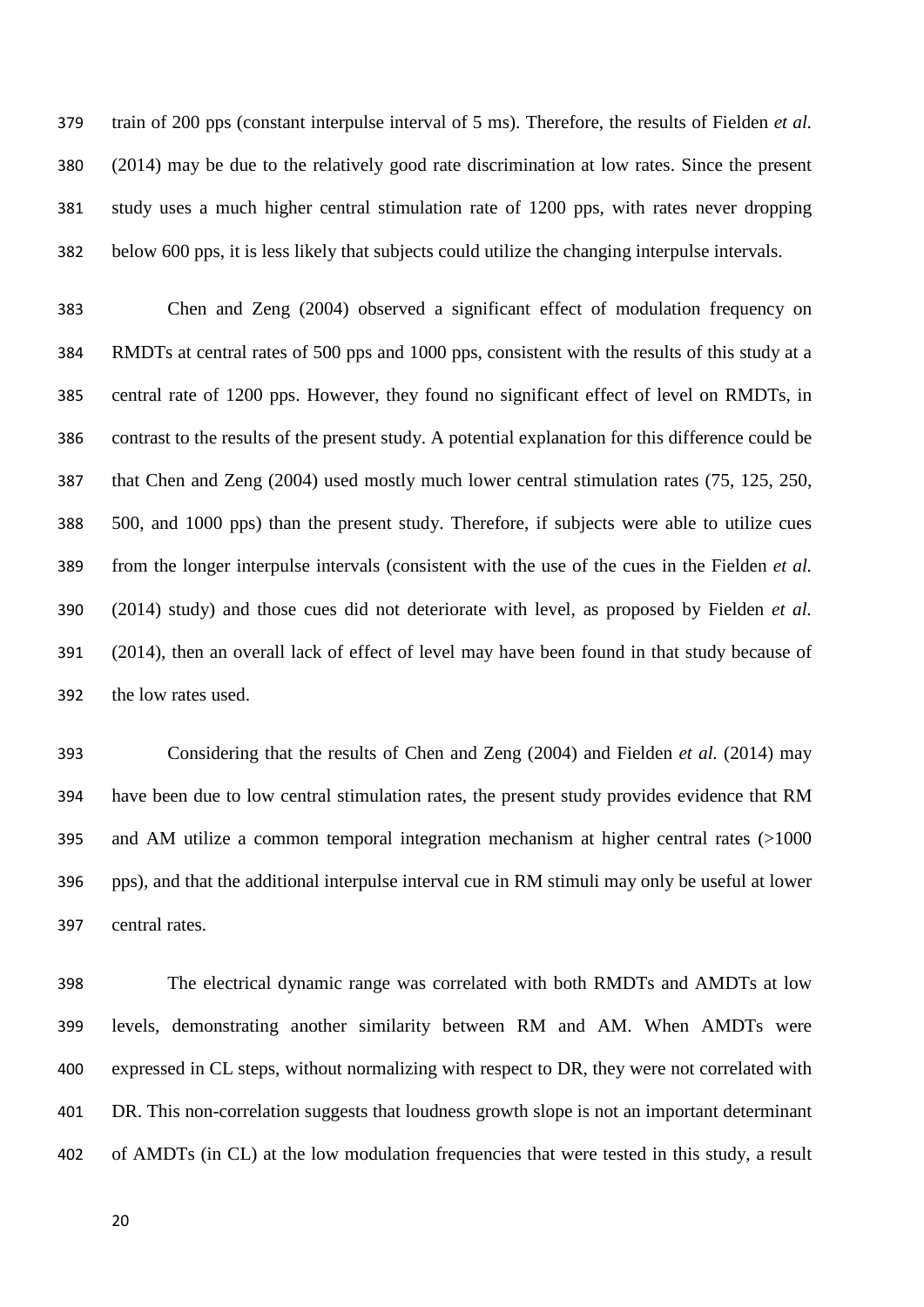analogous to the non-correlation of intensity difference limens with DR (Kreft *et al.*[, 2004\)](#page-25-5). The significant correlation of AMDTs (in %DR) found in this study could therefore be due to the normalization to the %DR itself. The correlation of RMDTs with DR is of greater interest since there was no normalization with respect to DR. The fact that both RMDTs and AMDTs (in %DR) are correlated with DR may explain why the two detection thresholds are highly correlated with each other.

 Several factors could influence the relationship between RM sensitivity and DR, including spiral ganglion nerve (SGN) density, the temporal properties of the surviving SGNs, or the quality of the electrode-neuron interface. Previous research has suggested that higher DRs are associated with higher SGN cell counts. In two experiments relating psychophysical data to histopathology in monkeys implanted with CIs, it was shown that DR and SGN count were correlated [\(Pfingst](#page-26-7) *et al.*, 1981; [Pfingst and Sutton, 1983\)](#page-26-8). In post- mortem histopathological examinations of five implanted human cochleas, [Kawano](#page-25-6) *et al.* (1998) found that subjects with higher DRs also had higher SGN survival. However, [Khan](#page-25-7) *et al.* (2005), also using post-mortem histopathological examinations, found a negative correlation between SGN counts and DR in two of five subjects, and no relation between SGN and DR in the other three. It is likely that the relation between SGN survival and psychophysical measures, such as DR and RMDT, extends beyond the number of SGNs, and also relies upon the temporal and intensity coding properties of those neurons [\(Pfingst](#page-26-9) *et al.*, [2015\)](#page-26-9). [Kawano](#page-25-6) *et al.* (1998) also showed that the quality of the electrode-neural interface influenced DR, observing higher dynamic ranges as the distance to the modiolus was reduced. These results are consistent with those of (Cohen *et al.* [\(2001\)\)](#page-23-8), who used plain film radiographs to estimate the electrode positions in three CI recipients, and then performed psychophysical measurements on those electrodes. It was found that electrodes closer to the modiolus had higher DRs, and that people had better current level discrimination at these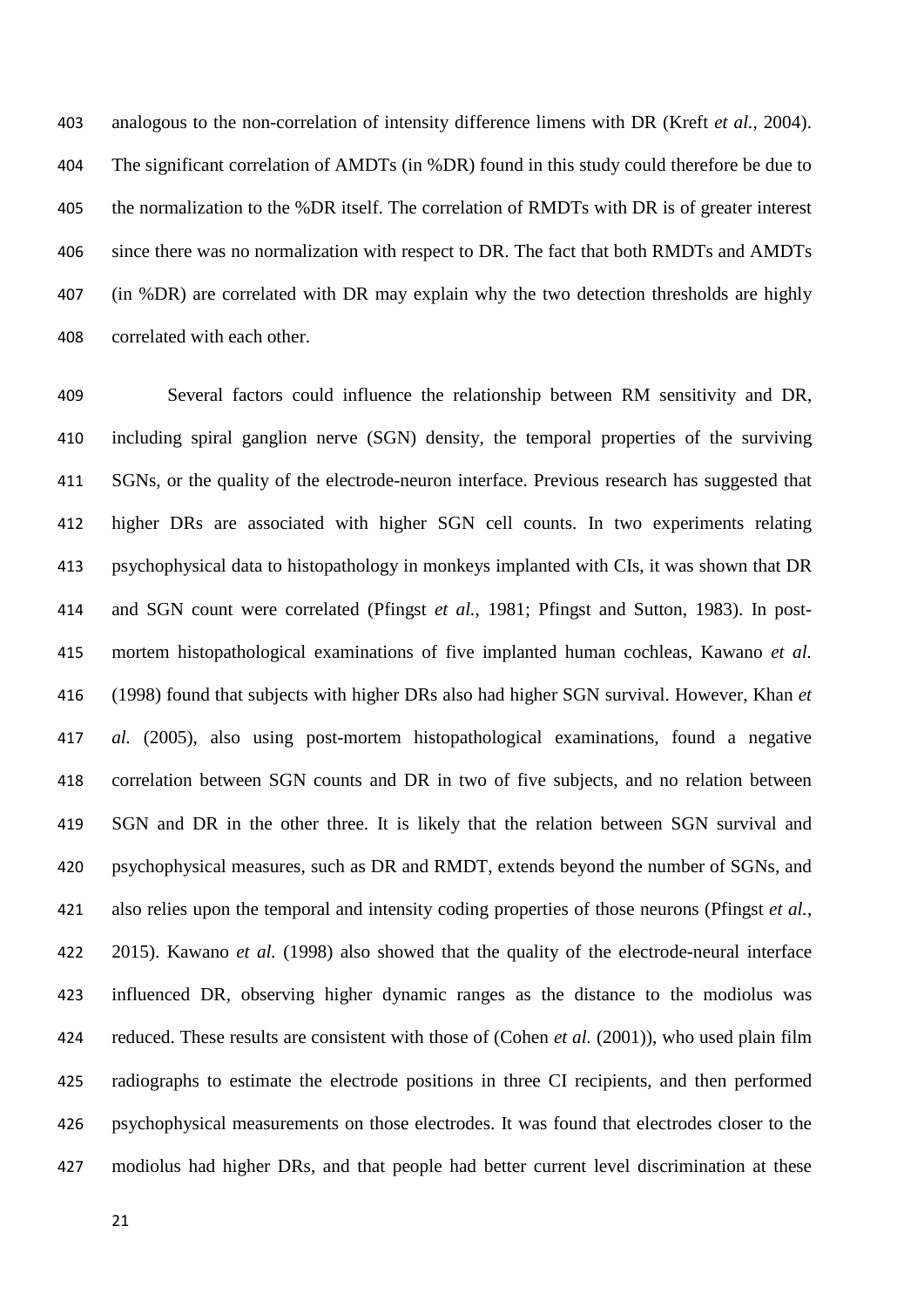electrodes. If these relations between DR, SGN survival, and electrode-neural interface apply for the subjects in our experiment, then a combination of these factors could contribute to better RMDTs and AMDTs for subjects with higher DRs. For example, a higher density of SGNs with good temporal coding properties could lead to better RMDTs because there would be more neurons available to respond to each individual pulse in the RM stimulus. Therefore, the modulations would be more accurately represented by the auditory system.

#### **V. CONCLUSIONS**

 RM was used to encode sinusoidal temporal envelopes on single-electrode pulse trains. CI users were able to perceive RM at modulation frequencies of 10 Hz and 100 Hz at presentation levels of 80% and 40% DR. Both RMDTs and AMDTs improved with increasing presentation level and decreasing modulation frequency. The similar pattern of results, along with the strong correlation between RMDTs and AMDTs, indicates that a common temporal integration mechanism underlies the perception of RM and AM. RMDTs and AMDTs were both correlated with DR, suggesting that some subject-dependent factors, related to DR, might influence the correlation between RMDTs and AMDTs.

## **VI. ACKNOWLEDGEMENTS**

 We are grateful to our dedicated participants, who graciously volunteered time and energy in many test sessions. TB is sponsored by the Melbourne International Research Scholarship and the Melbourne International Fee Remission Scholarship. The research was supported by a Veski Fellowship to CMM. The Bionics Institute acknowledges support it receives from the Victorian Government through its Operational Infrastructure Support Program.

 See supplementary material at [URL will be inserted by AIP] for psychometric functions for AM and RM detection for each participant in each condition.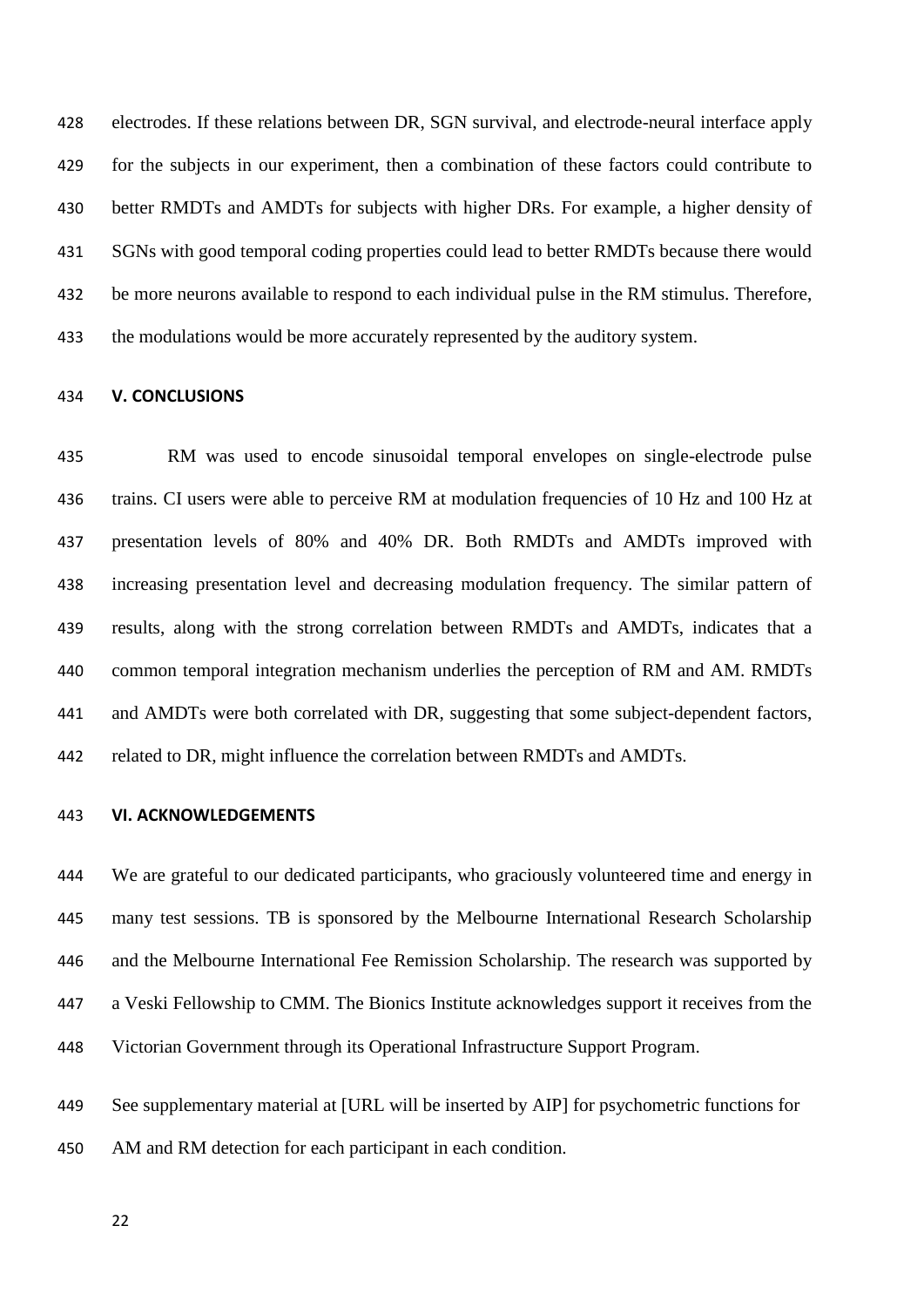# **REFERENCES**

<span id="page-23-8"></span><span id="page-23-7"></span><span id="page-23-6"></span><span id="page-23-5"></span><span id="page-23-4"></span><span id="page-23-3"></span><span id="page-23-2"></span><span id="page-23-1"></span><span id="page-23-0"></span>

| 452 | Azadpour, M., and McKay, C. M. (2012). "A psychophysical method for measuring spatial      |
|-----|--------------------------------------------------------------------------------------------|
| 453 | resolution in cochlear implants," Journal of the Association for Research in               |
| 454 | Otolaryngology 13, 145-157.                                                                |
| 455 | Brochier, T., McDermott, H. J., and McKay, C. M. (2017). "The effect of presentation level |
| 456 | and stimulation rate on speech perception and modulation detection for cochlear            |
| 457 | implant users," The Journal of the Acoustical Society of America 141, 4097-4105.           |
| 458 | Busby, P., Tong, Y., and Clark, G. M. (1993). "The perception of temporal modulations by   |
| 459 | cochlear implant patients," The Journal of the Acoustical Society of America 94, 124-      |
| 460 | 131.                                                                                       |
| 461 | Chatterjee, M., and Oba, S. I. (2005). "Noise improves modulation detection by cochlear    |
| 462 | implant listeners at moderate carrier levelsa)," The Journal of the Acoustical Society     |
| 463 | of America 118, 993-1002.                                                                  |
| 464 | Chatterjee, M., and Oberzut, C. (2011). "Detection and rate discrimination of amplitude    |
| 465 | modulation in electrical hearing," The Journal of the Acoustical Society of America        |
| 466 | 130, 1567-1580.                                                                            |
| 467 | Chen, H., and Zeng, F.-G. (2004). "Frequency modulation detection in cochlear implant      |
| 468 | subjects," The Journal of the Acoustical Society of America 116, 2269-2277.                |
| 469 | Cohen, L. T., Saunders, E., and Clark, G. M. (2001). "Psychophysics of a prototype peri-   |
| 470 | modiolar cochlear implant electrode array," Hearing research 155, 63-81.                   |
| 471 | Dai, H., and Micheyl, C. (2010). "On the choice of adequate randomization ranges for       |
| 472 | limiting the use of unwanted cues in same-different, dual-pair, and oddity tasks,"         |
| 473 | Attention, Perception, & Psychophysics 72, 538-547.                                        |
| 474 | De Ruiter, A. M., Debruyne, J. A., Chenault, M. N., Francart, T., and Brokx, J. P. (2015). |
| 475 | "Amplitude Modulation Detection and Speech Recognition in Late-Implanted                   |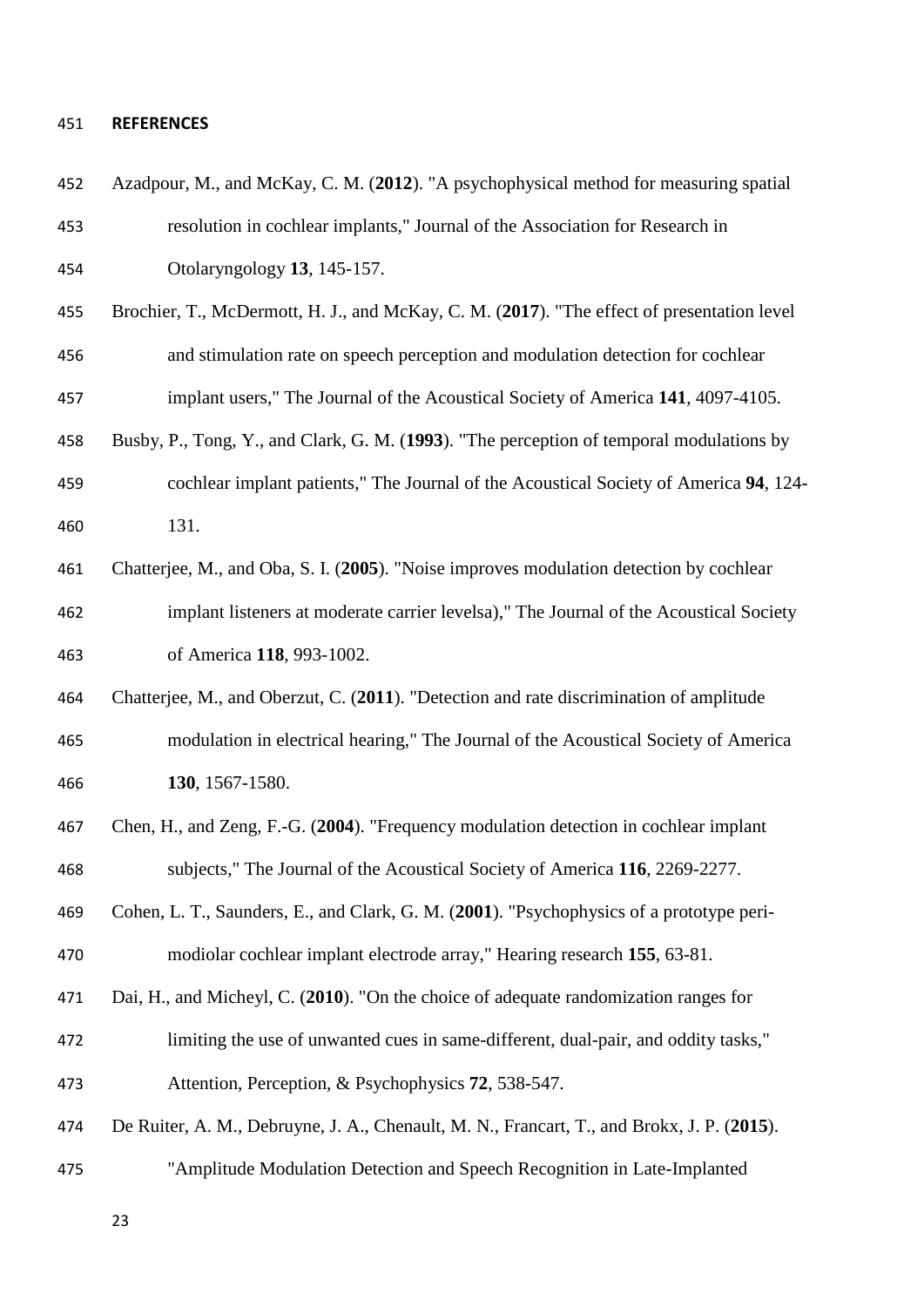- Prelingually and Postlingually Deafened Cochlear Implant Users," Ear and hearing **36**, 557-566.
- <span id="page-24-7"></span> Fielden, C. A., Kluk, K., and McKay, C. M. (**2014**). "Interpulse interval discrimination within and across channels: comparison of monopolar and tripolar mode of stimulation," The Journal of the Acoustical Society of America **135**, 2913-2922.
- <span id="page-24-2"></span> Fraser, M., and McKay, C. M. (**2012**). "Temporal modulation transfer functions in cochlear implantees using a method that limits overall loudness cues," Hearing research **283**, 59-69.
- <span id="page-24-0"></span> Fu, Q.-J. (**2002**). "Temporal processing and speech recognition in cochlear implant users," Neuroreport **13**, 1635-1639.
- <span id="page-24-3"></span> Galvin III, J. J., and Fu, Q.-J. (**2005**). "Effects of stimulation rate, mode and level on modulation detection by cochlear implant users," Journal of the Association for Research in Otolaryngology **6**, 269-279.
- <span id="page-24-4"></span> Galvin III, J. J., Oba, S., Fu, Q.-J., and Başkent, D. (**2014**). "Single-and Multi-Channel Modulation Detection in Cochlear Implant Users,"
- <span id="page-24-5"></span>Galvin, J. J., and Fu, Q.-J. (**2009**). "Influence of stimulation rate and loudness growth on
- modulation detection and intensity discrimination in cochlear implant users," Hearing research **250**, 46-54.
- <span id="page-24-6"></span> Galvin, J. J., Fu, Q.-J., Oba, S., and Başkent, D. (**2014**). "A method to dynamically control unwanted loudness cues when measuring amplitude modulation detection in cochlear
- implant users," Journal of neuroscience methods **222**, 207-212.
- <span id="page-24-1"></span> Gnansia, D., Lazard, D. S., Léger, A. C., Fugain, C., Lancelin, D., Meyer, B., and Lorenzi, C. (**2014**). "Role of slow temporal modulations in speech identification for cochlear
- implant users," International journal of audiology **53**, 48-54.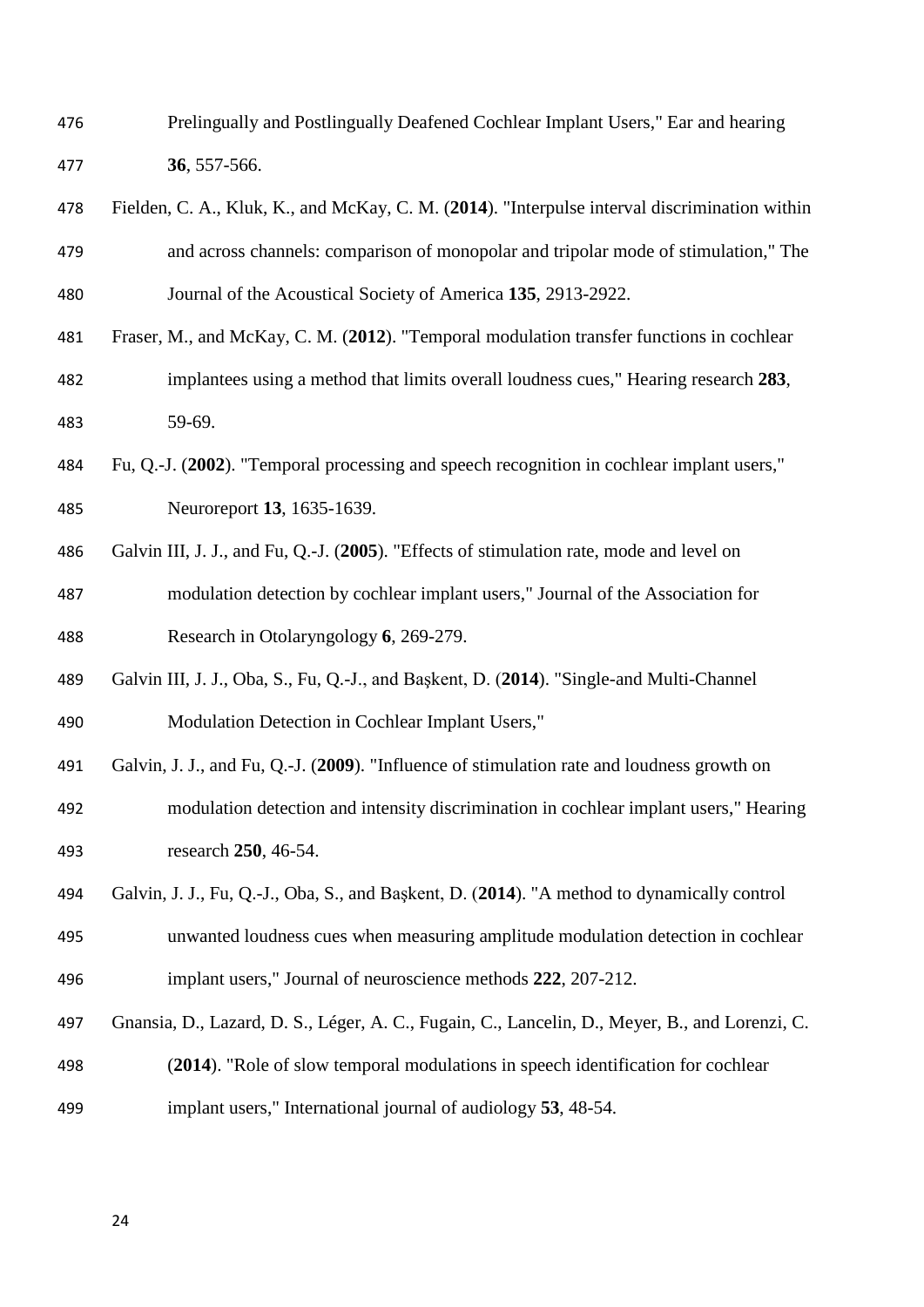<span id="page-25-6"></span>

| 500 | Kawano, A., Seldon, H., Clark, G., Ramsden, R., and Raine, C. (1998). "Intracochlear factors |
|-----|----------------------------------------------------------------------------------------------|
| 501 | contributing to psychophysical percepts following cochlear implantation," Acta oto-          |
| 502 | laryngologica $118$ , 313-326.                                                               |

- <span id="page-25-7"></span> Khan, A. M., Whiten, D. M., Nadol Jr, J. B., and Eddington, D. K. (**2005**). "Histopathology of human cochlear implants: correlation of psychophysical and anatomical measures," Hearing research **205**, 83-93.
- <span id="page-25-5"></span> Kreft, H. A., Donaldson, G. S., and Nelson, D. A. (**2004**). "Effects of pulse rate and electrode array design on intensity discrimination in cochlear implant users," The Journal of the Acoustical Society of America **116**, 2258-2268.
- <span id="page-25-4"></span> Luo, X., and Fu, Q.-J. (**2007**). "Frequency modulation detection with simultaneous amplitude modulation by cochlear implant users," The Journal of the Acoustical Society of America **122**, 1046-1054.
- <span id="page-25-0"></span> Luo, X., Fu, Q.-J., Wei, C.-G., and Cao, K.-L. (**2008**). "Speech recognition and temporal amplitude modulation processing by Mandarin-speaking cochlear implant users," Ear and hearing **29**, 957.
- <span id="page-25-1"></span>McDermott, H. J., McKay, C. M., Richardson, L. M., and Henshall, K. R. (**2003**).
- "Application of loudness models to sound processing for cochlear implants," The Journal of the Acoustical Society of America **114**, 2190-2197.
- <span id="page-25-2"></span> McKay, C. M., and McDermott, H. J. (**1998**). "Loudness perception with pulsatile electrical stimulation: The effect of interpulse intervals," The Journal of the Acoustical Society of America **104**, 1061-1074.
- <span id="page-25-3"></span>McKay, C. M., Remine, M. D., and McDermott, H. J. (**2001**). "Loudness summation for
- pulsatile electrical stimulation of the cochlea: effects of rate, electrode separation,
- level, and mode of stimulation," The Journal of the Acoustical Society of America
- **110**, 1514-1524.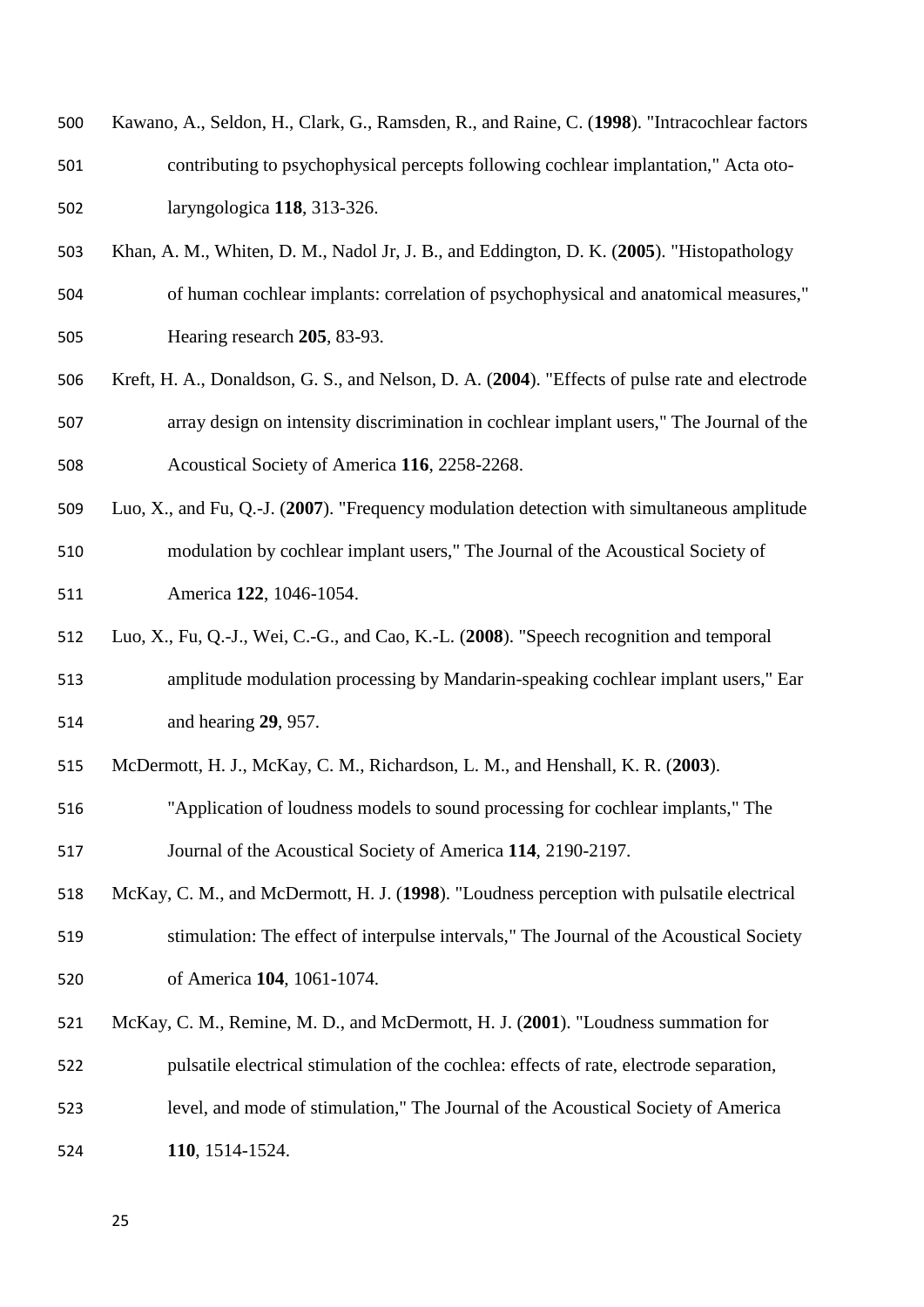<span id="page-26-6"></span>

| 525 | McKay, C. M., and Henshall, K. R. (2010). "Amplitude modulation and loudness in cochlear |
|-----|------------------------------------------------------------------------------------------|
| 526 | implantees," Journal of the Association for Research in Otolaryngology 11, 101-111.      |

<span id="page-26-2"></span>McKay, C. M., Lim, H. H., and Lenarz, T. (**2013**). "Temporal Processing in the Auditory

System," Journal of the Association for Research in Otolaryngology **14**, 103-124.

- <span id="page-26-3"></span> Oxenham, A. J., and Moore, B. C. (**1994**). "Modeling the additivity of nonsimultaneous masking," Hearing research **80**, 105-118.
- <span id="page-26-4"></span> Oxenham, A. J. (**2001**). "Forward masking: Adaptation or integration?," The Journal of the Acoustical Society of America **109**, 732-741.
- <span id="page-26-7"></span>Pfingst, B. E., Sutton, D., Miller, J. M., and Bohne, B. A. (**1981**). "Relation of
- psychophysical data to histopathology in monkeys with cochlear implants," Acta oto-laryngologica **92**, 1-13.
- <span id="page-26-8"></span>Pfingst, B. E., and Sutton, D. (**1983**). "Relation of cochlear implant function to
- histopathology in monkeys," Annals of the New York Academy of Sciences **405**, 224- 239.
- <span id="page-26-0"></span>Pfingst, B. E., Xu, L., and Thompson, C. S. (**2007**). "Effects of carrier pulse rate and
- stimulation site on modulation detection by subjects with cochlear implantsa)," The Journal of the Acoustical Society of America **121**, 2236-2246.
- <span id="page-26-1"></span> Pfingst, B. E., Burkholder-Juhasz, R. A., Xu, L., and Thompson, C. S. (**2008**). "Across-site patterns of modulation detection in listeners with cochlear implantsa)," The Journal of

the Acoustical Society of America **123**, 1054-1062.

- <span id="page-26-9"></span>Pfingst, B. E., Zhou, N., Colesa, D. J., Watts, M. M., Strahl, S. B., Garadat, S. N., Schvartz-
- Leyzac, K. C., Budenz, C. L., Raphael, Y., and Zwolan, T. A. (**2015**). "Importance of cochlear health for implant function," Hearing research **322**, 77-88.
- <span id="page-26-5"></span> Plack, C. J., Oxenham, A. J., and Drga, V. (**2002**). "Linear and nonlinear processes in temporal masking," Acta acustica united with acustica **88**, 348-358.